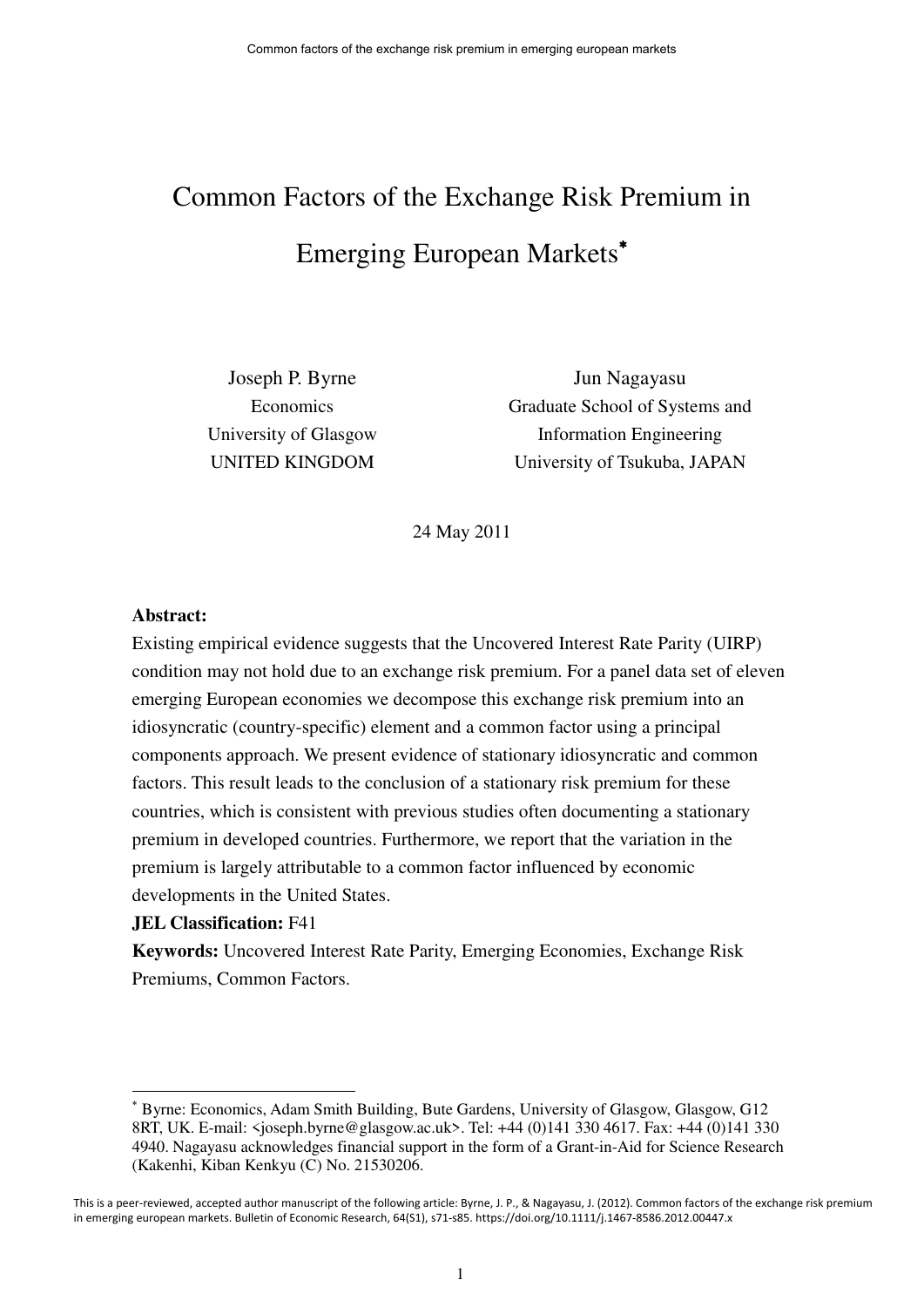#### **1. Introduction**

Emerging countries are typically perceived to be susceptible to economic risk and uncertainty to a greater extent than industrial countries. This risk can originate domestically or internationally, and is important because, for example, external shocks that impact upon exchange rates create a 'fear of floating' exchange rate regimes in emerging economies (Calvo and Reinhart 2002).

Given the potential importance of unraveling the nature and source of risk this paper empirically analyzes the behaviour of the foreign exchange risk premium for emerging European markets and compares commonalities across countries. While many of these countries are already members of the European Union (EU), they vary in the degree of economic development, integration and progress to membership of the European single currency union, the euro zone. The reduction in exchange rate uncertainty, particularly among member countries, is one motivation for a candidate country to join the euro zone (see Darby et al. 1999 and Byrne and Davis 2005).

This paper's main innovation is to decompose the foreign exchange risk premium in emerging market economies into the common and idiosyncratic (country-specific) components and identify economic factors influencing the common factor. The idiosyncratic component of the risk premium is unique to each country and therefore likely explains the heterogeneity in the risk premium across countries. If the country-specific component in the risk premium is relatively smaller than the common component, it follows that a country may have less opportunity to control the overall risk premium by itself.

On the other hand, the common factor is the risk premium prevailing among a group of countries and may be significant since most countries selected for this study are already members of the EU and their economies influence each other through international trade, financial integration and immigration. Furthermore, in our research setting, the US is the benchmark country and thus her economic and financial developments may become exogenous shocks common to the emerging markets. Using a vector autoregression model and theoretical general equilibrium modeling, Uribe and Yue (2006) identified that the US interest rate impacts upon interest rate spreads in emerging market economies, which consequently have real effects in these economies. Neumeyer and Perri (2005) propose that monetary conditions in emerging economies are dependent upon US interest rates and international factors drive country risk in emerging market economies. Thus monetary conditions in the US would appear to be important for

2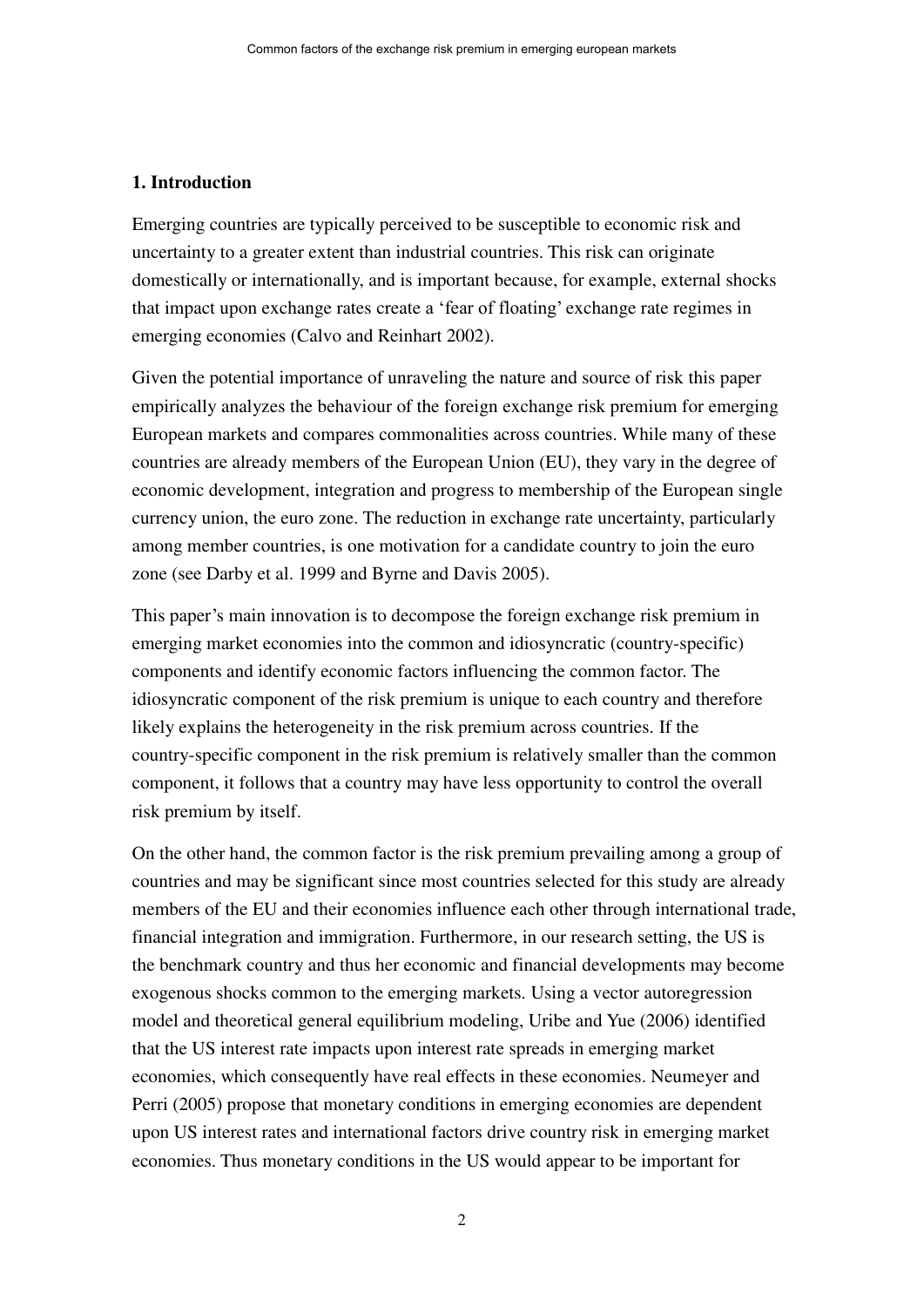emerging market economies. It should be noted that the significant size of the common component may also become a measure of economic and financial integration because it likely indicates that the economy is highly open to other countries.

For this purpose, we employ the nonstationary panel econometric approach of Bai and Ng (2004) which pools the time-series data of emerging European countries. This approach enables us to distinguish the common and idiosyncratic foreign exchange risk premiums, and sets this paper apart from previous studies since they often investigated the total risk premium in a univariate (or time-series) context without considering commonalities with other countries (see Section 2). Given that our definition of the exchange risk premium is closely related to international parity conditions, as far as we are aware this is the first study to apply this methodology to the analysis of the Uncovered Interest Rate Parity (UIRP) condition and thus seek to provide additional evidence with respect to the UIRP.

The rest of the paper is organized as follows. Section 2 reviews relevant literature and explains the definition of the exchange risk premium employed in this study. Section 3 describes our data set and conducts preliminary analysis. The decomposition of the risk premium into common and idiosyncratic components is carried out in Section 4 using the recently developed nonstationary panel econometric approach (Bai and Ng 2004). This section also analyzes economic factors influencing the common factor of the risk premium. Finally, our main findings are summarized in Section 5.

# **2. The Exchange Risk Premium Literature Review**

The definition of the exchange risk premium may differ somewhat depending on the researcher. In the absence of data on the forward exchange rate and survey-based expectations on the exchange rate, we derive the exchange risk premium using the UIRP condition.<sup>1</sup> In this section, we shall explain the risk premium focusing on the statistical characteristics of the premium.

Let us begin with the Covered Interest Rate Parity (CIRP) condition, a longstanding and venerable concept in international finance. The CIRP utilizes the forward market which provides investors with an opportunity to hedge against risks of currency fluctuations. Because hedging risks is important for traders in flexible exchange rate regimes, much research has been conducted using industrial countries and equation (1) below, particularly since the breakdown of the fixed exchange rate regime in the early 1970s.

 $<sup>1</sup>$  See Isard (1992).</sup>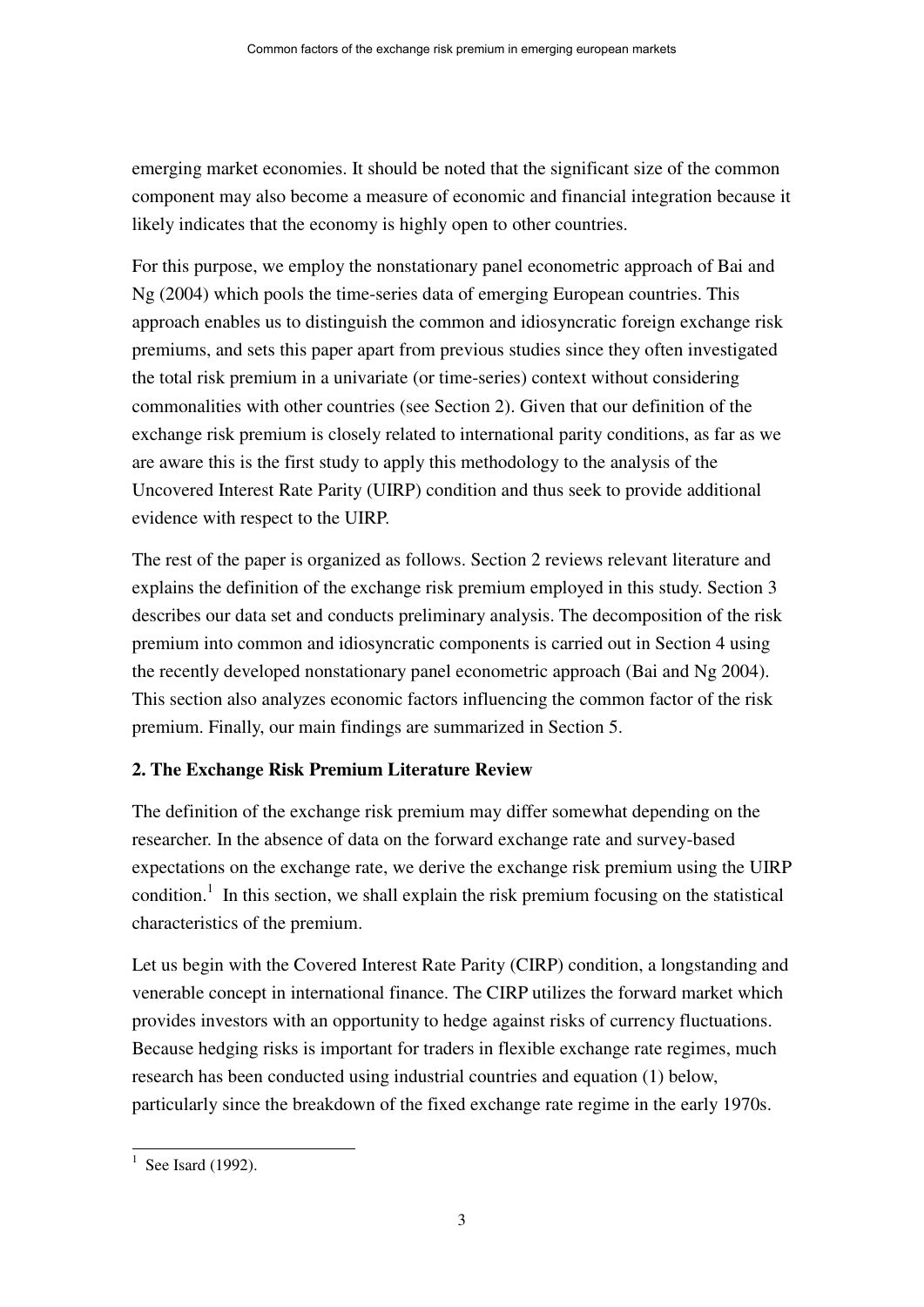$$
1 + i_t = (1 + i_t)^{*} F_t^{k} / S_t \tag{1}
$$

where  $F_t^k$  and  $S_t$  are the spot and *k*th period forward exchange rates at time *t*, whilst *i<sub>t</sub>* and  $i_t^*$  are the domestic and foreign interest rates respectively.<sup>2</sup> Thus, according to the CIRP, the forward premium, which is the difference between the forward and spot rates, is explained by the interest rate differential.

What happens when the foreign exchange rate risk is not covered? This leads us to the concept of the UIRP hypothesis. The UIRP shows that the risk-neutral investor is indifferent to investing in identical financial assets except for currency denomination, and such a relationship can be summarized as follows:

$$
1 + i_t = (1 + i_t^*)E_t S_{t+k} / S_t \tag{2}
$$

Here the forward rate in equation (1) is replaced with the expected spot rate,  $E_t S_{t+k}$ , which is the expected value of the spot exchange rate at time *t+k* given the information available at time *t*. Expressing this equation in log form,  $\ln(S_t) = s_t$ , where  $E_t \Delta s_{t+k}$  is the expected change in the spot rate, and ignoring Jensen's inequality term, we have:

$$
i_t - i_t^* - E_t \Delta s_{t+k} = 0 \tag{3}
$$

When equation (3) holds, the asset portfolio is in equilibrium, but this condition may not hold due to deviations from UIRP.

Indeed, there is mixed evidence on the UIRP: see Lewis 1995, Engle 1996, Chinn 2006, Carriero (2006). One pervasive explanation of the failure of this relationship is the existence of a risk premium and risk averse investors. Frankel (1982) was an early attempt to model risk in the foreign exchange market using an extended static capital asset pricing model  $(CAPM)<sup>3</sup>$  More recently, Carriero (2006) finds evidence of a stationary but time varying risk premium between the UK and the US when testing UIRP. In contrast, evidence in Bansal and Dahlquist (2000) suggests that the UIRP relationship fails mainly for developed economies. The UIRP holds to a greater extent for countries with a lower per capita income, higher inflation uncertainty and lower credit ratings. In related literature Frankel and Poonalwala (2006) find evidence that the forward exchange rate is a less biased predictor of future spot rates in emerging

 $2 \text{ In this study the exchange rate is defined as domestic currency units per unit of foreign currency.}$ The US is the foreign country hence an asterisk denotes US interest rates.

<sup>3</sup> Cochrane and Piazzesi (2005) identify a time-varying risk premium in the bond market using a single factor model which also has information useful for predicting bond excess returns using oneto five-year maturity bonds.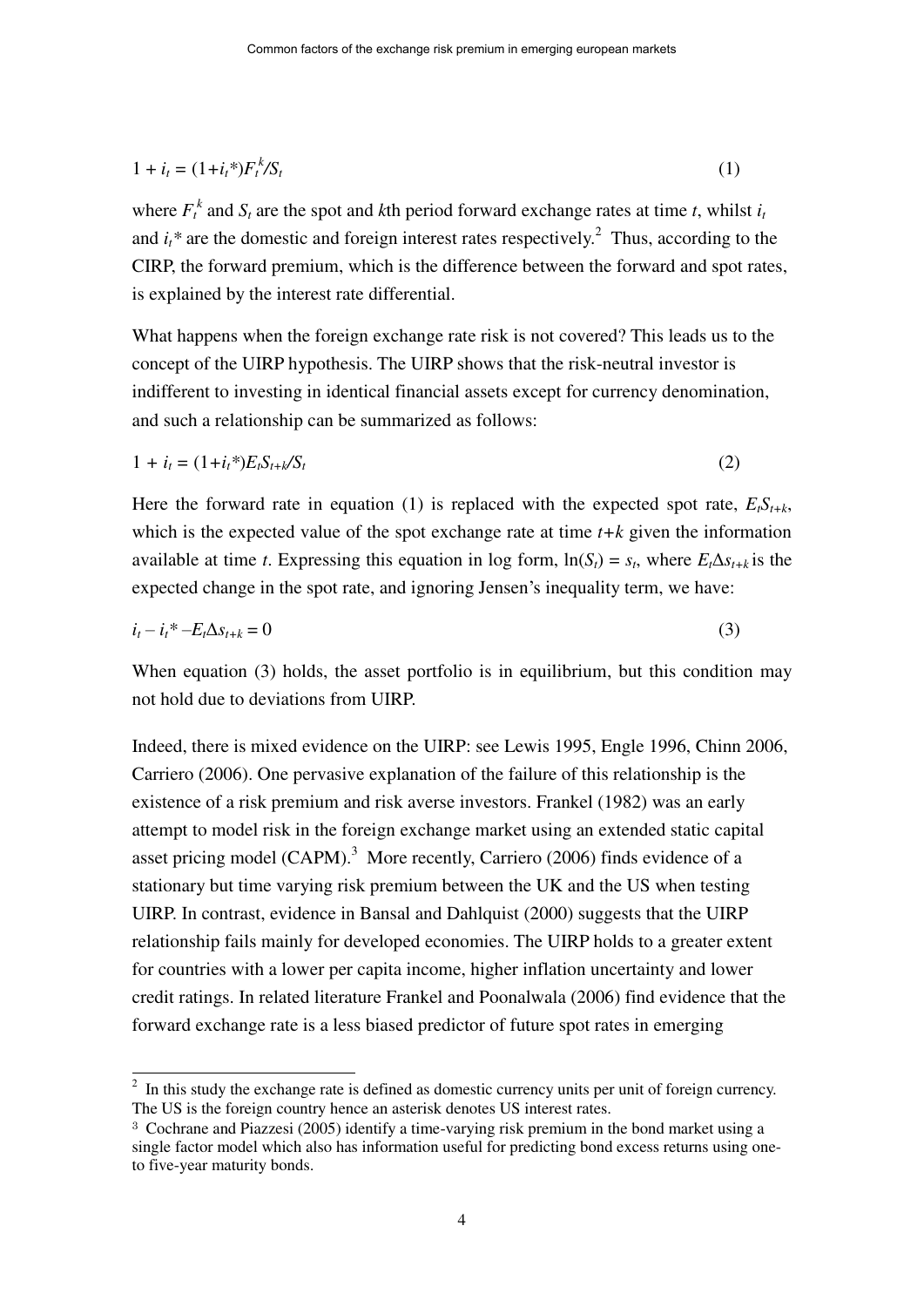countries compared to industrial countries.<sup>4</sup> Furthermore, some evidence is obtained that the UIRP tends to hold with longer maturity returns (Flood and Taylor 1997, Meredith and Chinn 1998, and Chinn 2006) although such long maturity assets are often not available in emerging markets. Finally, Bekaert et al. (2007) suggest that evidence against the UIRP is mixed and depends upon the currency. Given this suggestion, this paper seeks to examine the nature of the risk premium in emerging market economies.

In that case, equation (4) may be more useful.

$$
rp_t^k = E_t \Delta s_{t+k} - i_t + i_t^* \tag{4}
$$

In equation (4)  $rp_t^k$  measures the deviation from the UIRP. If  $rp_t^k < 0$ , the home country experiences capital inflow. On the other hand, if  $rp_t^k > 0$ , the home country faces capital outflow. Thus, deviation from the UIRP is often used to measure international capital mobility or capital market integration across countries (see Obstfeld and Taylor 2004). The most common explanation of the deviation from the UIRP is the time-varying risk premium that separates the spot and forward rates. Other factors contributing to the UIRP violation may include political risk, default risk, differential tax risk and market liquidity—which make financial assets in two countries imperfect substitutes (Hallwood and MacDonald 2000).

Since the expected value of exchange rate changes is unobservable, previous studies have transformed equation (4) to account for this problem as follows:

$$
risk_t = rp_t^k - \varepsilon_t = s_{t+k} - s_t - i_t + i_t^* \tag{5}
$$

where  $\varepsilon_t$  is an expectations error  $(\varepsilon_t = E_t s_{t+k} - s_{t+k})$  which follows a white noise process  $(\varepsilon_t \rightarrow \text{i}id(0,\sigma))$  when the investors form rational expectations. In the absence of data on the forward exchange rate and survey-based expected exchange rate in most emerging markets, we will employ equation (5) and use  $(r p_t^k - \varepsilon_t)$  as a proxy for the foreign risk premium.

One may expect that our proxy for the foreign risk premium follows a stationary process since there is mounting evidence of a stationary risk premium. For example, using the data of industrial countries, Taylor (1987) and Carriero (2006) show that a combination of the expected exchange rate change and the interest rate differential yields a stationary time-varying risk premium. Furthermore, Kasman et al. (2008) provide evidence of stationary interest rate differentials between Germany and emerging

<sup>&</sup>lt;sup>4</sup> See also the discussion in Chinn (2006).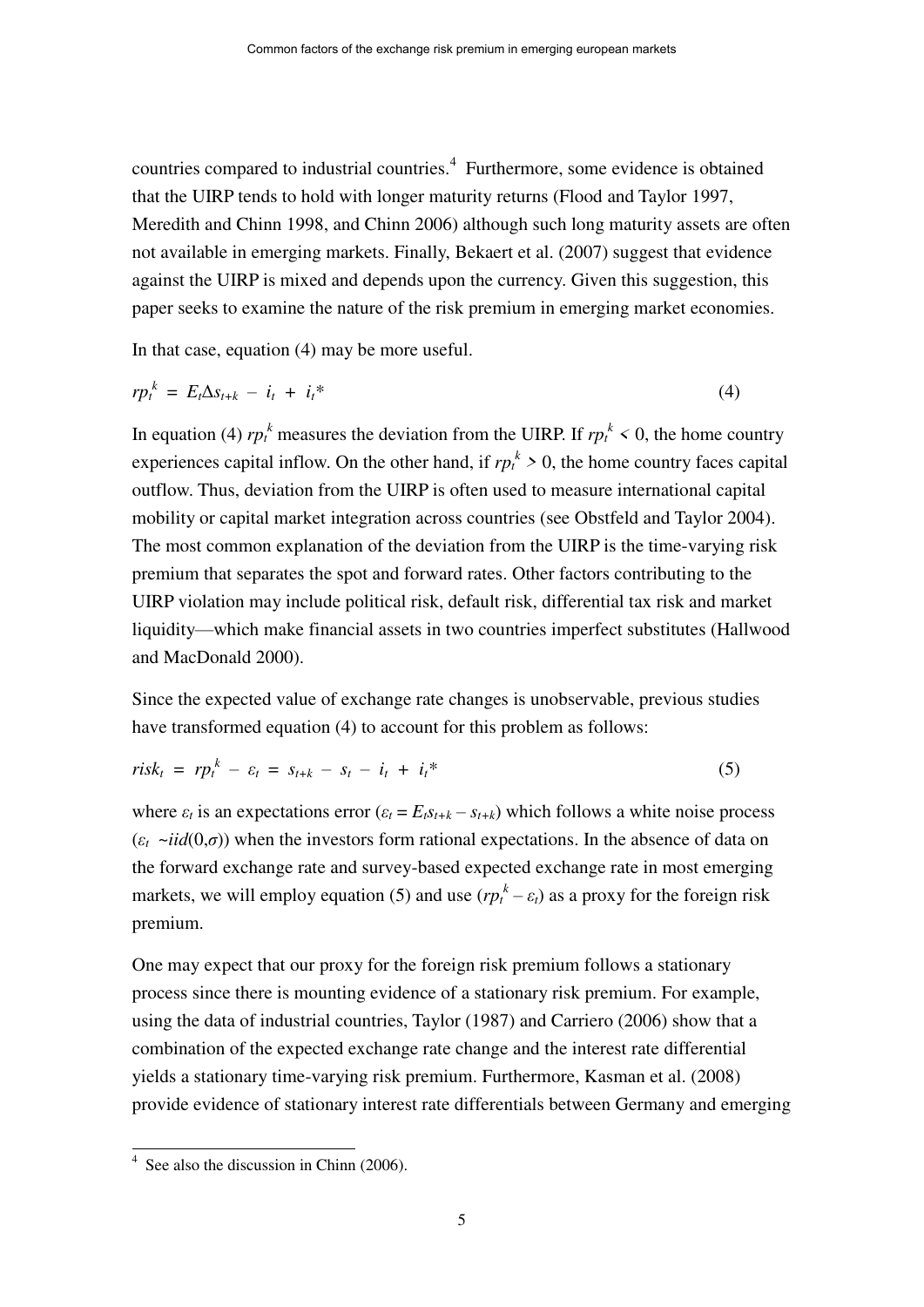markets such as Croatia, Estonia and Turkey. While the stationarity of interest rate spreads does not ensure the stationary premium, this becomes evidence of the high level of financial market integration.

## **3. Data and Preliminary Study**

 $\overline{a}$ 

The data used in this paper are obtained from the International Monetary Fund's *International Financial Statistics* (*IFS*) for the sample period: January 1998 to August 2010. This sample period is determined by data availability, and monthly frequency is chosen since lower frequency data (i.e., quarterly and annual data) provides us with a smaller number of observations to conduct the univariate (or time-series) analysis of the common factor. Our data set includes the following emerging European economies: Bulgaria, Croatia, Czech Republic, Estonia, Latvia, Lithuania, Romania, Russia, Slovenia, Turkey and Ukraine. $5$  The composition of our group of countries is a unique aspect of this research.

Many emerging economies in this study only recently became EU members, and incidentally, these countries changed their exchange rate regimes during our sample period.<sup>6</sup> For example, Bulgaria adopted a floating exchange regime (1990-1997) and shifted to a currency board arrangement. Estonia, Latvia, and Lithuania had fixed their exchange rate, but when the euro was introduced, these countries fixed their exchange rate against the euro with the exception of Latvia whose exchange rate was fixed against the SDR. Similarly, Slovenia joined the euro area in 2007 abandoning a floating exchange rate regime. Among the other countries, the Czech Republic adopted intermediate exchange rate regime until 1997 and shifted to a floating regime thereafter. Croatia's exchange rate regime is also categorized as an intermediate regime. Ukraine's rate was pegged to the US dollar, but became increasingly flexible since 1999. Due to the regular interventions however, the regime is classified as a conventional pegged arrangement from 2001. There are countries that have not changed their exchange rate regime during our sample period, which include Russia, Romania and Turkey that employ floating exchange rate regimes.

We utilize monthly data on market interest rates and the bilateral exchange rates

<sup>&</sup>lt;sup>5</sup> The Czech Republic, Estonia, Latvia, Lithuania, and Slovenia became EU members in 2004, and Bulgaria and Romania joined in 2007. Non-members, Croatia and Turkey initiated negotiation in 2005 for EU accession. We remove significant outliers for Russia for 1998M9, for Turkey 2000M12 and 2001M2 and 1998M8 for the Ukraine.

<sup>&</sup>lt;sup>6</sup> The IMF provides detailed classification of exchange rate regimes on its homepage (http://www.imf.org).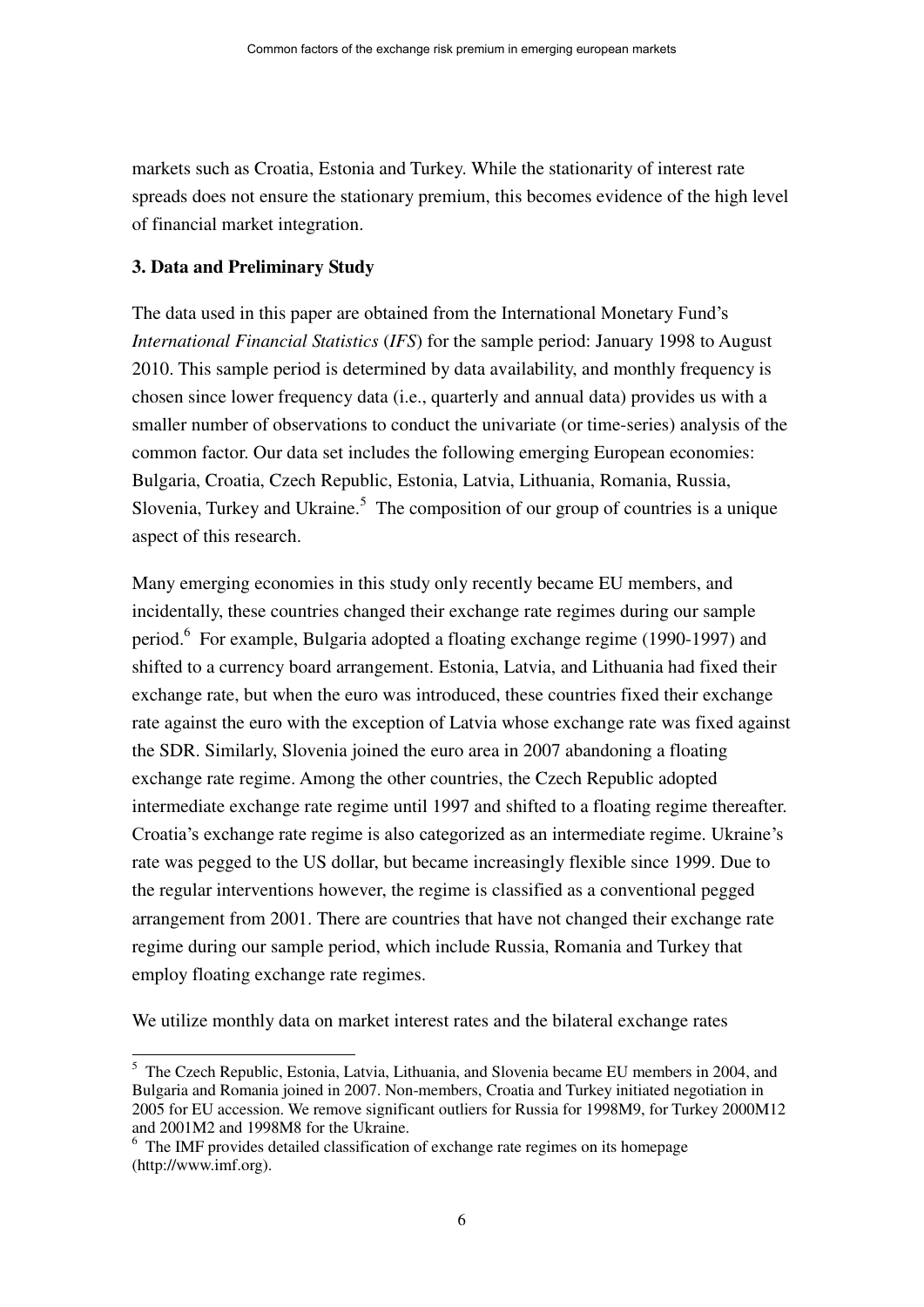(defined as end of period domestic currency units per unit of US dollar) (AA..ZF). Since the market for long-term government securities is typically illiquid in emerging markets, interest rates are short-term money market rates  $(60..ZF).$ <sup>7</sup> Interest rates and exchange rate changes are expressed in annual percentages. Based on equation (5), we derive the risk premium (*risk<sub>it</sub>*) in a panel data set for country *i* and time *t* as follows.

$$
risk_{it} = (s_{it+1} - s_{it}) - i_{it} + i_t^*, \qquad i = 1, \dots, 11, t = 1998M1, \dots, 20010M8 \tag{6}
$$

The asterisk indicates the benchmark country which is the US in this study. As mentioned in the previous section, our definition of *risk<sub>it</sub>* includes the expectations error of investors, and the long-run UIRP requires *riskit* to be stationary.

Table 1 provides the basic statistical summary of our foreign exchange risk premiums and their components; exchange rate changes  $(\Delta s_{it+1} = s_{it+1} - s_{it})$  and interest rate differentials  $(i_{it} - i_t^*)$ . This table indicates that the mean and standard deviation of the bilateral dollar exchange rates differ according to the country. More than half of our countries have negative average exchange rate growth, hence they experienced currency appreciation (revaluation) during our sample period. We note that the level of currency appreciation (revaluation) differs substantially among countries, with a range of one to 20 percent per year. In contrast, some countries (Romania, Russia and Ukraine) experienced currency depreciation (devaluation). Those three countries also experienced higher exchange rate volatility, measured by standard deviation.

Interest rate differentials are positive in nine out of the 11 countries. According to our definition of interest rate differentials  $(i_{it} - i_t^*)$ , their typically positive value suggests relatively higher interest rates in emerging markets compared with the US rate. The interest rates of Romania, Turkey, and Ukraine were considerably higher than the benchmark rate. Those countries also experienced high volatility in interest rates, which reflects their economic and financial difficulties during our sample period. The interest rate spread and US interest rate are plotted in Figures 1 and 2. Clearly there is a high degree of commonality in interest rate spreads and this would appear, at least graphically, to be related to the US rate.

Table 1 also shows that the risk premium is negative on average in all countries. Appreciating currencies and high interest rates in emerging markets attribute to this negative risk premium. Not surprisingly, countries experienced high volatility in

 $7$  Estonia has missing data in 1999M3 and 1999M10 to M12 which are created by linear interpolation.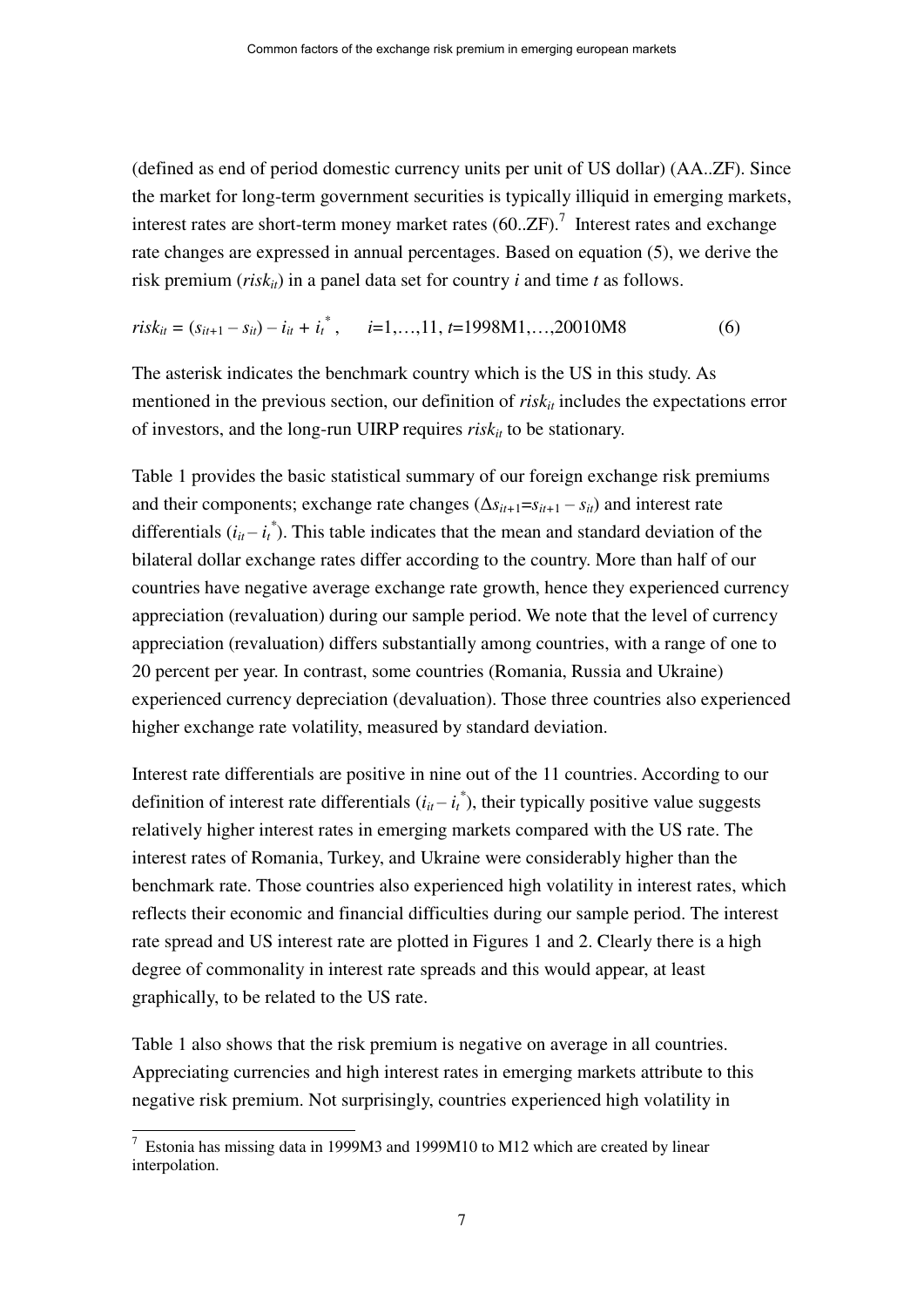exchange rates and interest rates tend to exhibit high volatility in the risk premium. Furthermore, using univariate unit root tests the premium is almost always found to be stationary. Table 2 presents evidence for ADF and ADF-GLS tests the null hypothesis of unit root is typically rejected. We consider this time series as preliminary and indicative, which we investigate further using more advanced panel time series methods that are considered to have superior statistical properties.

A preliminary analysis is also conducted to examine if the UIRP holds for a pooled regression (see Figure 3). Essentially, this sets out a scatter plot illustrating the bivariate relationship between the annualized percentage change in the exchange rate  $(\Delta s_{it+1})$  and interest rate differential  $(i_{it} - i_t^*)$ . This indicates that the interest rate differential is not especially related to exchange rate changes, in contrast to the UIRP, and the estimated coefficient is significantly different from one, suggesting a possible violation of the  $UIRP<sup>8</sup>$ 

#### **4. The Decomposition of the Exchange Risk Premium**

 $\overline{a}$ 

Previous studies rarely attempted to decompose the risk premium into common and idiosyncratic components although their research target was industrial countries which can be characterized as open economies. If there is a degree of cross correlation in any panel and one is interested in the time-series properties of this data, then it is sensible to consider their stationary properties.

For this purpose, we employ the PANIC approach (Bai and Ng, 2004). This method utilizes a factor structure to model the nature of the nonstationarity in large dimensional panels. This is set out for the case where an intercept is included:

$$
risk_{it} = c_i + \Lambda_i' F_t + e_{it} \tag{7}
$$

The series *risk<sub>it</sub>* is a sum of a cross-section specific constant  $(c_i)$ , a common component  $\Lambda_i$ <sup>*r*</sup> $_t$ , where  $\Lambda_i$  is a corresponding matrix of factor loadings and  $F_t$  are the factors, and

<sup>&</sup>lt;sup>8</sup> The pooled estimated regression suggested the estimated coefficient on interest rate differentials in the UIRP regression was -0.09 (t-statistic=1.54), hence this is significantly different from one, and represents a failure of UIRP although not to the extent suggested in the survey by Froot and Thaler (1990). A preliminary analysis indicated a substantial proportion of the bivariate correlations using Ng (2006) and that these were insignificantly different from zero. Furthermore, a comparison of the standard deviation of the idiosyncratic to the data indicated that a substantial proportion of the variability of Romania, Russia, Turkey and the Ukraine was explained by the idiosyncratic component. This suggests that a common factor is more likely to exist for  $N = 7$  which is also consistent with an increase in the eigenvalue of this smaller panel of countries.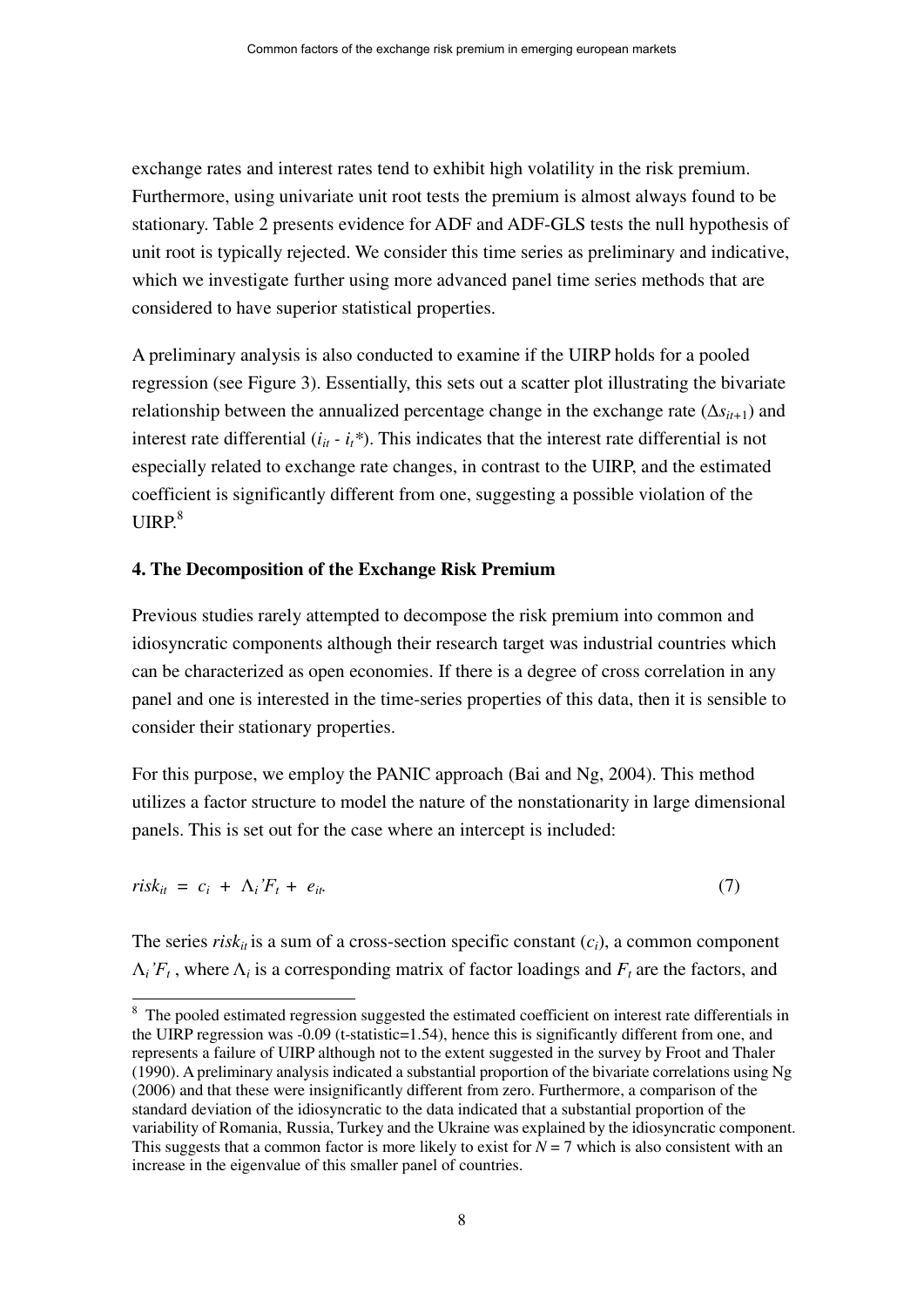an error,  $e_{it}$ , which is the idiosyncratic component. The panel time series  $risk_{it}$  is nonstationary if the common factors or the idiosyncratic component, or both, are nonstationary. In this connection, the PANIC allows us to identify whether nonstationarity is pervasive or series-specific. Bai and Ng (2004) propose the method of principle components to obtain the common factors, and the appropriate number of factors is determined by the information criteria developed by Bai and Ng (2002). The PANIC does not assume that only the idiosyncratic component may be nonstationary, unlike Moon and Perron (2004) and Pesaran (2006). The PANIC determines explicitly whether the nonstationarity in a panel time series is pervasive or variable-specific.

We make use of two test statistics from Bai and Ng (2004): an Augmented Dickey Fuller (ADF) test on the common factor ( $ADF<sub>\hat{F}</sub>$ ) and a Fisher-type pooled ADF test on the idiosyncratic individual errors ( $ADF_c^c(i)$  $e^c$ <sub> $\hat{e}$ </sub> (*i*) ). The test statistic on the idiosyncratic element is distributed as standard normal as follows:

$$
P_{\hat{e}}^c = \frac{-2\sum_{i=1}^N \log p(i) - 2N}{\sqrt{4N}} \to N(0,1).
$$
 (8)

where  $p(i)$  is the *p*-value associated with ( $ADF_c^c(i)$ )  $\hat{e}^c(i)$ ) of the ADF test for the *i* cross

section, and  $\rho_i$  is the autoregressive parameter of the independent error processes. The test statistic examines whether H<sub>0</sub>:  $\rho_i = 1 \quad \forall i$  against H<sub>1</sub>:  $\rho_i < 1$  for some *i*. Thus, under the null hypothesis, all cross-sections are nonstationary and the alternative is that some may be stationary.

The stationarity of the common factors is individually examined using the ADF test. With one common factor, this test becomes identical to the original ADF test. Thus, this test is based on the following specification with the null of  $\theta = 0$  against the alternative of  $\theta \leq 0$ .

$$
\Delta \hat{F}_t = \alpha + \theta \hat{F}_{t-1} + \delta_i \sum_{i=1}^p \hat{F}_{t-i} + \varepsilon_t
$$
\n(9)

where  $\hat{F}_t$  is the estimate of common factors.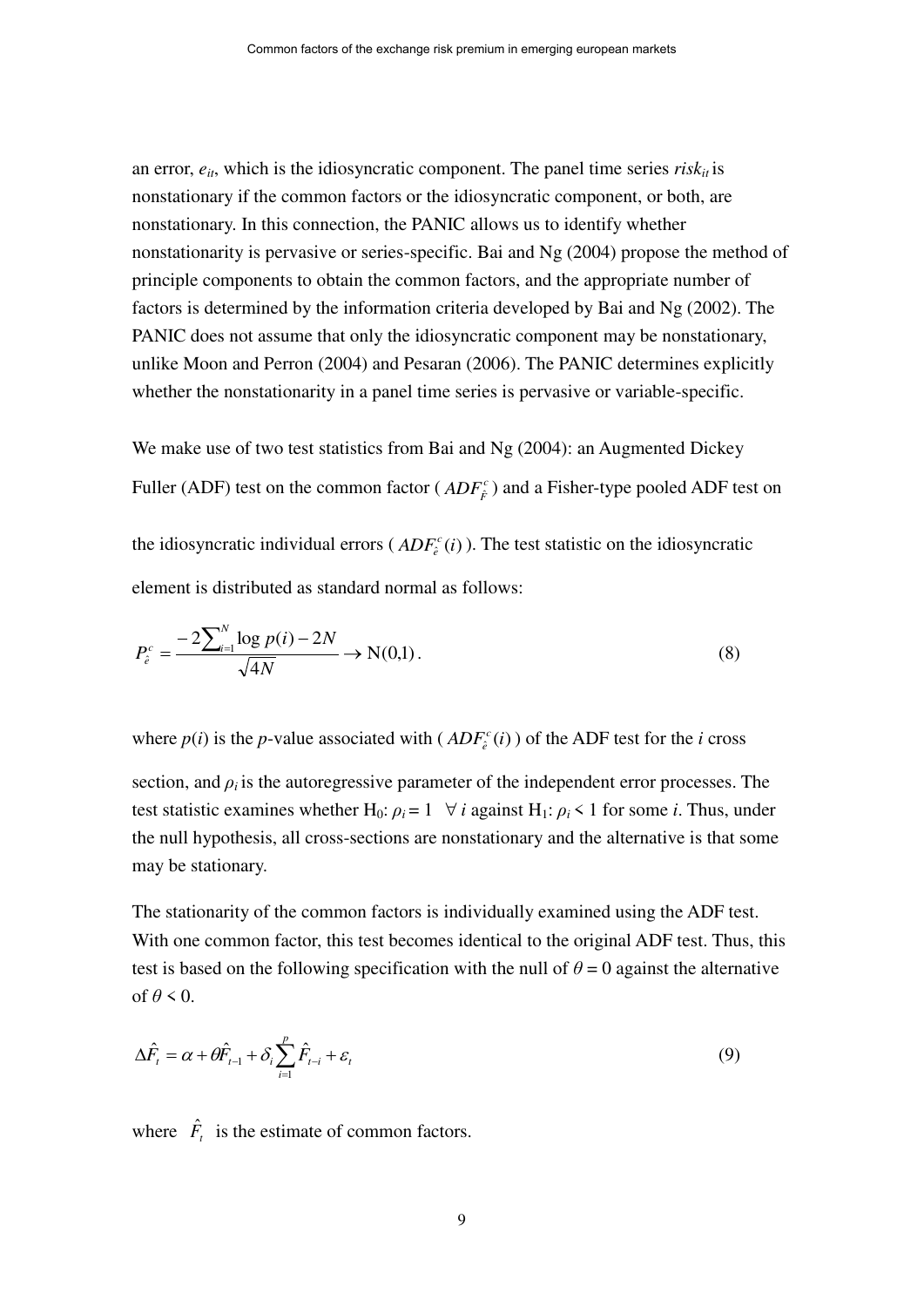The PANIC results are summarized in Table 3. In order to see the robustness of our findings, we conduct a panel data analysis for the full-sample (*N=*11) and sub-sample of countries (*N*=7) which excludes four countries (Romania, Russia, Turkey and Ukraine) with high volatility in both exchange rates and interest rates. The analysis is conducted using the US as a benchmark and then Germany in order to check the robustness of our finding.

First, this table shows three information criteria (*IC1* to *IC3*) to determine the number of common factors in our data.<sup>9</sup> These information criteria produce somewhat mixed results. While two criteria (*IC1* and *IC2*) suggest five common factors, one criterion (*IC3*) raises evidence of one common factor for the US. The subsequent part of our analysis is based on this criterion and thus one factor since although the first two criteria may be more reliable in a large data set (i.e., large *N* and *T*), they tend to overestimate the number of true common factors in a finite sample context (Bai and Ng 2002).

Table 3 shows the common factor is stationary (i.e.  $ADF_{\hat{F}}^c$  <-2.86) and the idiosyncratic

is stationary (i.e.  $P_e^c > 1.64$ ). This result remains valid even when the abovementioned

four countries are excluded from the eleven country analysis. This also implies that the exchange risk premium is stationary for these countries, and indicates the UIRP holds in the long-run. There are several occurrences of economic and financial turbulence during our sample period (e.g., changes in exchange rate regimes, the sub-prime loan problem and Greek debt crisis), but stability tests (Andrews-Ploberger (A-P) and Andrews-Quandt (A-Q)) suggest that the common factor estimated from a panel of eleven countries is stable over time (Table 4). Indeed, given that we find evidence of a stationary risk premium and structural breaks are frequently cited as leading to evidence of nonstationarity (e.g., Perron 1989), breaks are expected to have only a limited effect on the Bai-Ng test results. $10$ 

<sup>&</sup>lt;sup>9</sup> There three information criteria are from Bai and Ng (2002). Where  $\hat{\sigma}^2(k)$  is based on the residuals from a regression of the first differenced data on *k* principal components, the first information criterion can be expressed as  $IC_1(k) = \ln \hat{\sigma}^2(k) + k \ln (NT/(N+T))(N+T/NT)$ . The second information criterion is  $IC_2(k) = \ln \hat{\sigma}^2(k) + k \ln(N + T/NT) \ln[\min{\{\sqrt{N}, \sqrt{T}\}}]^2$ . Bai and Ng (2002) however suggest that a third information criterion is to be preferred with panel cross sectional correlation:  $IC_3(k) = \ln \hat{\sigma}^2(k) + k\hat{\sigma}^2(N - T - k)\ln(NT)/NT$ .

<sup>&</sup>lt;sup>10</sup> One alternative is to develop an estimator for the common factors and information criteria that identifies the number of common factors in panel estimation and which also take account of structural breaks. There are several ways to test for regime shifts in panel data, but they usually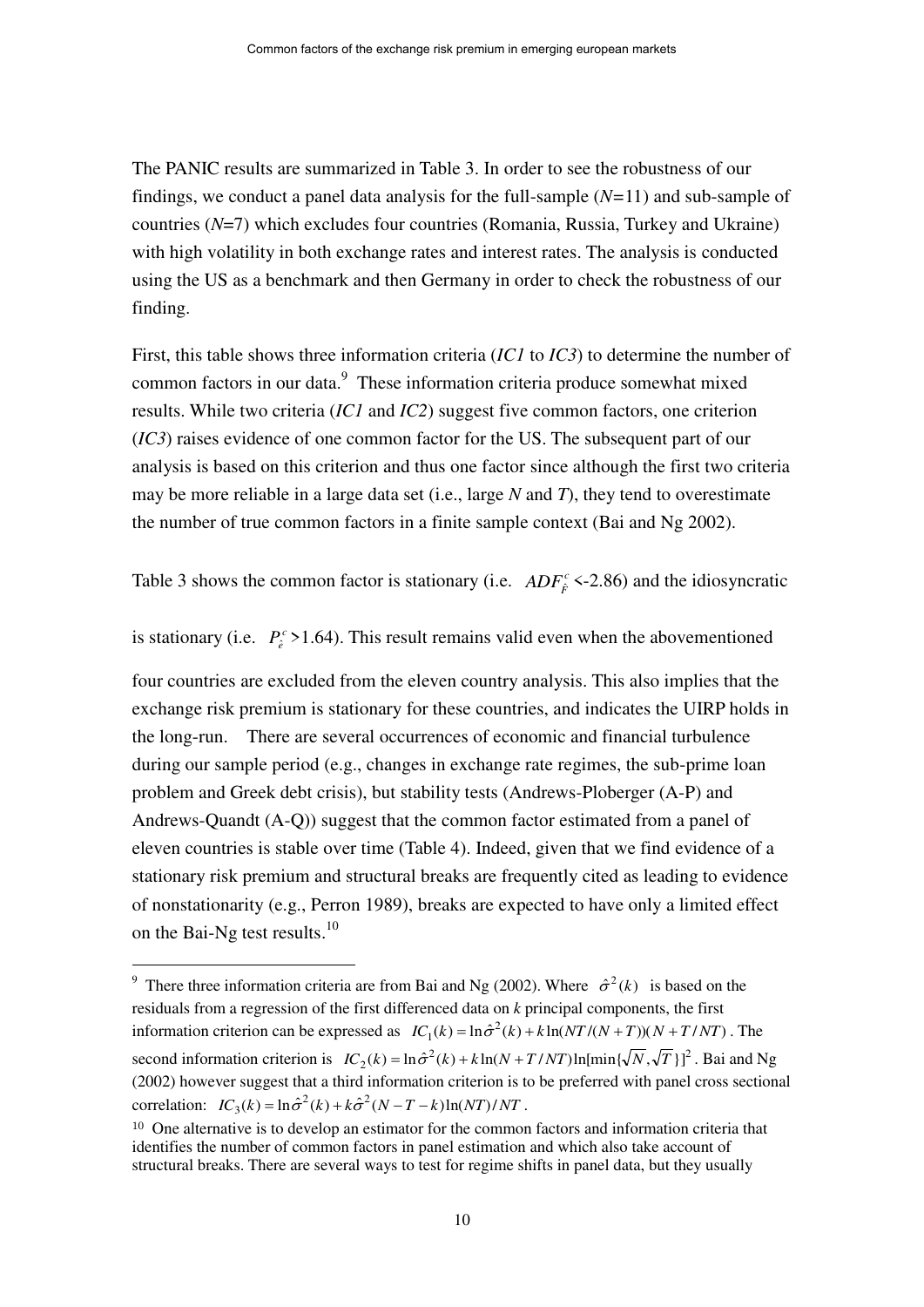In order to check the sensitivity of the result to the benchmark currency, the analysis is replicated for our group of eleven countries using Germany as a benchmark. According the third information criterion (i.e., *IC3*), we fail to find evidence of a common factor (see Table 3). This would suggest that for this large sample of emerging market economies, the US is the dominant country with respect to a risk premium. Similarly, when we consider the sample of seven countries, we do not find evidence of a common factor either. Thus, the subsequent analysis on the common factor focuses on the data set with the US as the benchmark.

Furthermore, we examine in Table 5 the relative importance of the common factor using two statistical ratios: firstly, the ratio of the standard deviation of the idiosyncratic residual in equation (7) to the differenced risk data (i.e.  $\sigma(\Delta e_i)/\sigma(\Delta r_i s k_i)$ ) and secondly the ratio of the standard deviation of the common to the idiosyncratic component (i.e. σ(Λ*i'Ft*)/σ(*eit*)). The former should be equal to one and the latter equal to zero if the idiosyncratic dominates. According to  $σ(Λ<sub>i</sub>'F<sub>t</sub>)/σ(e<sub>it</sub>)$ , the common component of the risk premium is relatively high in Bulgaria, Estonia, and Slovenia in the eleven country analysis. In contrast, the idiosyncratic dominates the variation of the risk premium in Ukraine. This is confirmed by the ratio of the standard deviation of the idiosyncratic component to the differenced data (i.e.  $\sigma(\Delta e_i)/\sigma(\Delta risk_i)$ ).

The seven country analysis yields a very similar outcome (Table 5), but we can see more clear characteristics of the risk premium. The risk premium of Bulgaria, Estonia and Slovenia are dominated by the common factor, which suggests the sensitivity of these countries to economic and financial changes in foreign countries. By contrast, of the seven countries, Lithuania with the highest  $\sigma(\Delta e_i)/\sigma(\Delta r_i s k_i)$  and the lowest σ(Λ*i'Ft*)/σ(*eit*) appears to have a significant country-specific element in her risk premium and shocks are temporary to her risk premium. This may be an indication that large economies tend to have more influence on their own risk premium.

In terms of associating the pervasive risk premium with potential determinants, we estimate the relationship between the common factor and both US inflation and industrial production using the OLS. We chose these explanatory variables based on a Taylor-type monetary policy rule and our data frequency (i.e., monthly data). Additionally, Uribe and Yue (2006) demonstrate that the US interest rate explains about

assume stationary data at least within the same regime. However, since the Bai-Ng approach makes no such assumptions, it is difficult to incorporate shift effects during the estimation of common factors.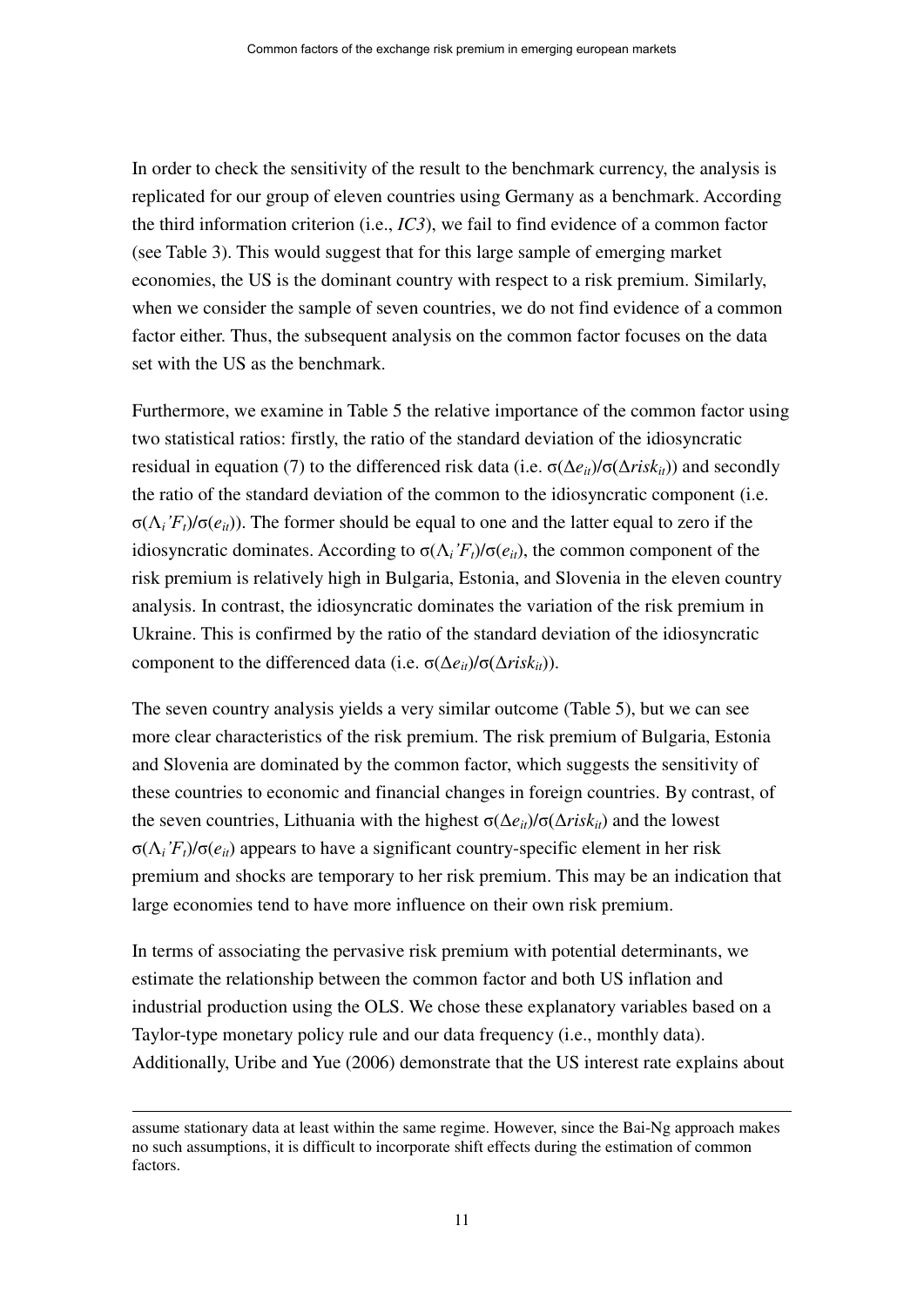20 percent of variation in economic activity in emerging markets.<sup>11</sup> Data on the CPI and industrial production are obtained from the *IFS*, and annual growth is calculated for each variable. Our results are reported in Table 6 and confirm that US inflation is significant at the one percent significance level in explaining the common risk factor. We identify a negative relationship and increases in inflation are associated with a more than proportionate change in risk.<sup>12</sup> This is consistent with US monetary policy explaining a degree of the risk premium for emerging market economies. In contrast to the US inflation, industrial production is found to be insignificant in our data. Overall this should reflect the inflation preoccupation of the US monetary authorities during our sample period.

Furthermore, the parameter stability test suggests that most explanatory variables are invariant over time. Two structural break tests support parameter stability for inflation and the production (Table 6). However, there is some (weak) evidence of instability in the constant term in their relationship. Since no evidence of a break is obtained from the common factor, this finding may attributable to instability in our explanatory variables. Furthermore, the timing of this shift coincides more or less with that of the sub-prime loan problem; the failure of Lehman Brothers in September 2008 seems to have effects on this relationship. This leads us to the application of a regime-shift model.

Here, a two-regime Markov-switching model which allows a shift in the mean and variance is implemented to analyze the relationship between the common factor and explanatory variables. Our result in Table 7 suggests that first of all there is indeed a structural break in our common factor model. The likelihood ratio (LR) test provides evidence of a strong nonlinearity in our model. Furthermore, most observations are included in Regime 1 rather than Regime 0. Since Figure 4 suggests that Regime 1 corresponds to the post-Lehman shock period, it appears that many countries have experienced a sudden shock, i.e., an increase in the average of risks, around the time of the Lehman shock. Indeed our estimate for the constant increases (more than three times) in the absolute terms after the occurrence of this crisis.

#### **5. Conclusion**

 $\overline{a}$ 

This paper empirically analyzed the foreign exchange risk premium of eleven emerging

 $11$  The significance of US monetary policy also chimes with difficulties for Mexican debt in the early 1980s and consequently a heightened sense of risk due to a contractionary monetary policy.

<sup>&</sup>lt;sup>12</sup> There is unlikely to be any endogeneity between emerging economies risk and US monetary policy responses.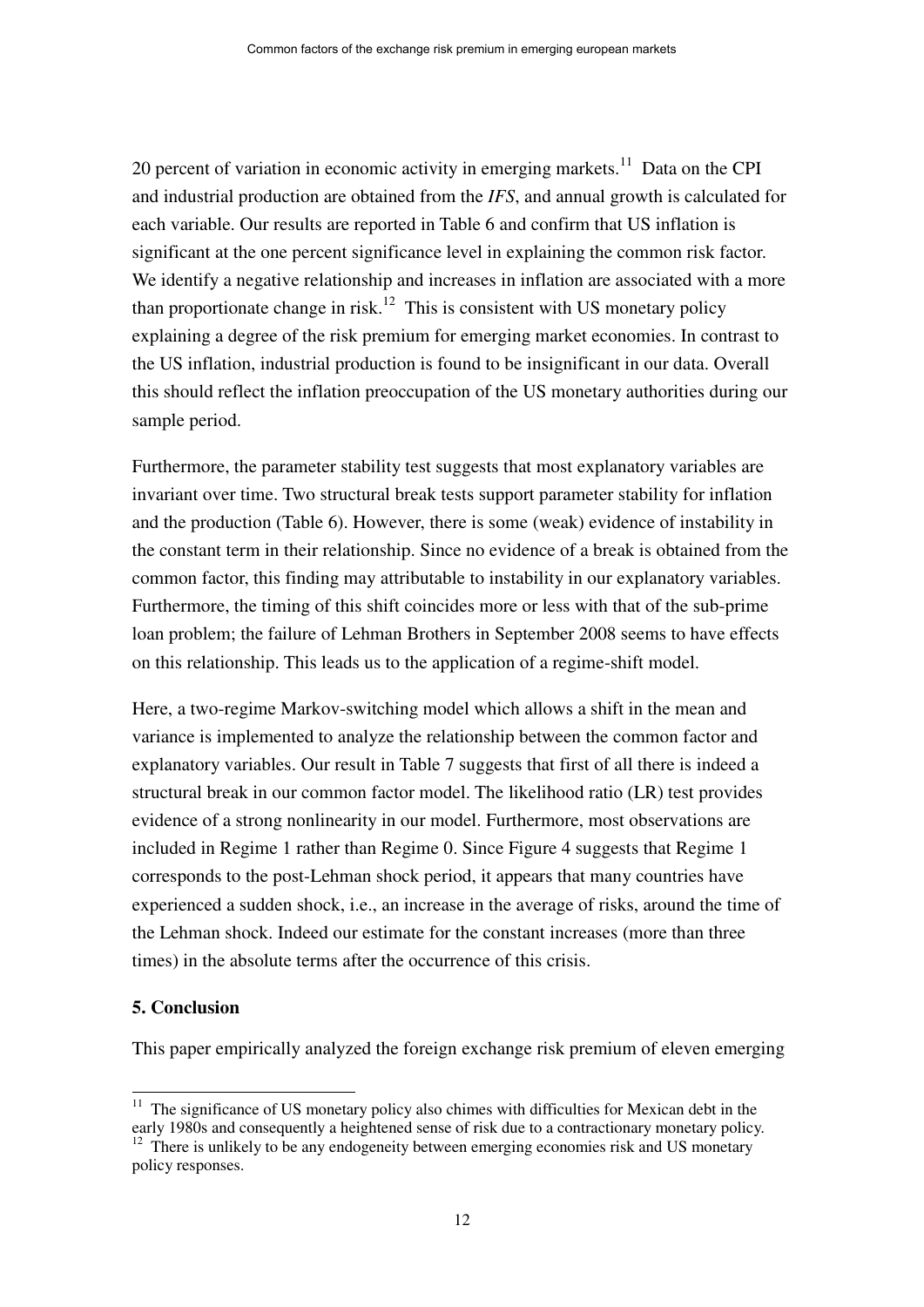European countries. Unlike most previous research, the time-varying premium here is decomposed into common and idiosyncratic factors using the statistical method developed by Bai and Ng (2004). This is a rather different approach to investigating the foreign exchange risk premium because most previous research does not consider any cross-sectional element in the premium. Furthermore, the risk premium of emerging countries in Europe has not been much studied although exchange rate risk is one important concern for most countries considering adopting the euro.

Our results suggest that, like industrial countries, the foreign exchange premium in emerging markets is stationary. Furthermore, the idiosyncratic component of the premium is found to be stationary. This gives rise to evidence consistent with the UIRP in the long-run context, and thus it follows that the UIRP can be viewed as an equilibrium concept. Furthermore, we analyzed what economic factors can explain the common risk premium for these countries. Our results show that this common factor in emerging markets reflects economic and financial developments in the US. In particular, US inflation has explanatory power over the common movement in the premiums. This confirms that emerging markets are heavily sensitive to the US monetary policy, consistent with Uribe and Yue (2006) and Neumeyer and Perri (2006). Our work is in line with the perspective that theoretical models of the foreign exchange market should incorporate an important role for risk premium, for examples see Duarte and Stockman (2005) and Engle and West (2006). Our work also highlights the importance of the Global Financial Crisis for empirical modeling, since the greater volatility has consequences for nature of violations of UIRP.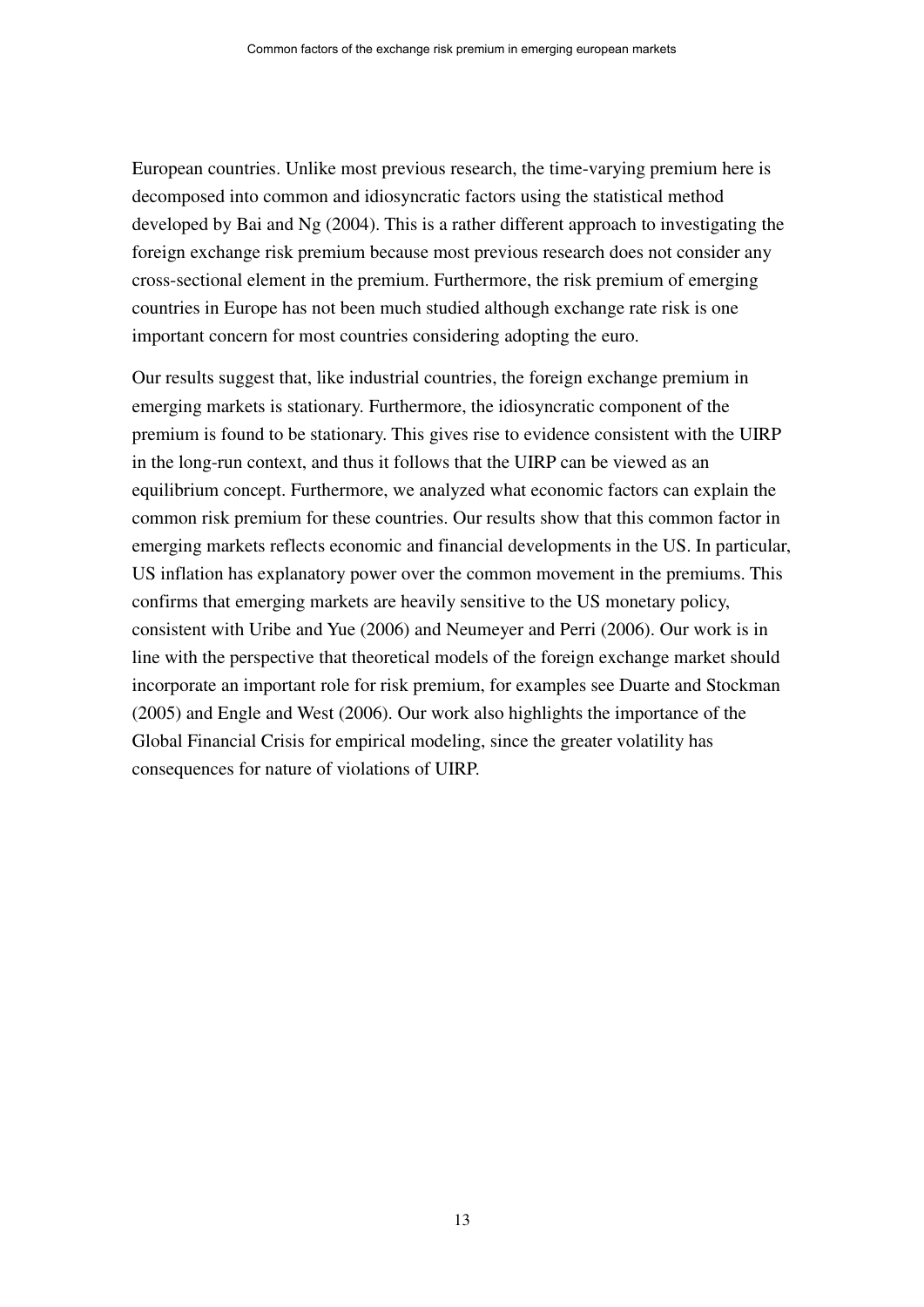## **References**

Andrews, Donald W. K. and Werner Ploberger, 1994. Optimal Tests When a Nuisance Parameter is Present Only Under the Alternative, Econometrica Vol. 62, No. 6, pp 1383-1414.

Bai, Jushan and Serena Ng, 2002. Determining the number of factors in approximate factor models, Econometrica Vol. 70, No. 1, pp. 191-221.

Bai, Jushan and Serena Ng, 2004. A panic attack on unit roots and cointegration, Econometrica Vol. 72, No. 4, pp. 1127-1177.

Bansal, Ravi and Magnus Dahlquist, 2000. The forward premium puzzle: Different tales from developed and emerging economies, Journal of International Economics Vol. 51, No. 1, pp. 115-144.

Bekaert, Geert, Min Wei and Yuhang Xing 2007. Uncovered Interest Rate Parity and the Term Structure, Journal of International Money and Finance Vol. 26, No. 6, pp. 1038-1069.

Byrne, Joseph P. and E. Philip Davis, 2005. Investment and uncertainty in the G7, Review of World Economics, Vol. 141, No. 1, pp. 1-32.

Calvo, Guillermo A. and Carmen M. Reinhart, 2002. Fear of floating, The Quarterly Journal of Economics, Vol. 117, No. 2, pp. 379-408.

Carriero, Andrea, 2006. Explaining US-UK interest rate differentials: a reassessment of the uncovered interest rate parity in a Bayesian framework, Oxford Bulletin of Economics and Statistics Vol. 68, No. s1, pp. 879-899.

Chinn, Menzie D., 2006. The (partial) rehabilitation of interest rate parity in the floating rate era: longer horizons, alternative expectations, and emerging markets, Journal of International Money and Finance Vol. 25, No. 1, pp. 7-21.

Cochrane, John H. and Monika Piazzesi, 2005. Bond risk premia, American Economic Review Vol. 95, No. 1, pp. 138-160.

Darby, Julia, Andrew Hughes Hallett, Jonathan Ireland and Laura Piscitelli, 1999. The impact of exchange rate uncertainty on the level of investment, Economic Journal, Vol. 109, No. 454, pp. C55-67.

Elliott, Graham, Thomas J. Rothenberg and James H. Stock, 1996. Efficient tests for an autoregressive unit root, Econometrica, Vol. 64, No. 4, pp. 813-36.

Engle, Charles, 1996. The forward discount anomaly and the risk premium: a survey of recent evidence, Journal of Empirical Finance Vol. 3, No. 2, pp. 123-192.

Flood, Robert P. and Mark P. Taylor, 1996. Exchange rate economics: What is wrong with the conventional macro approach? In Frankel, J.A., Galli, G., Giovannini, A. Eds.,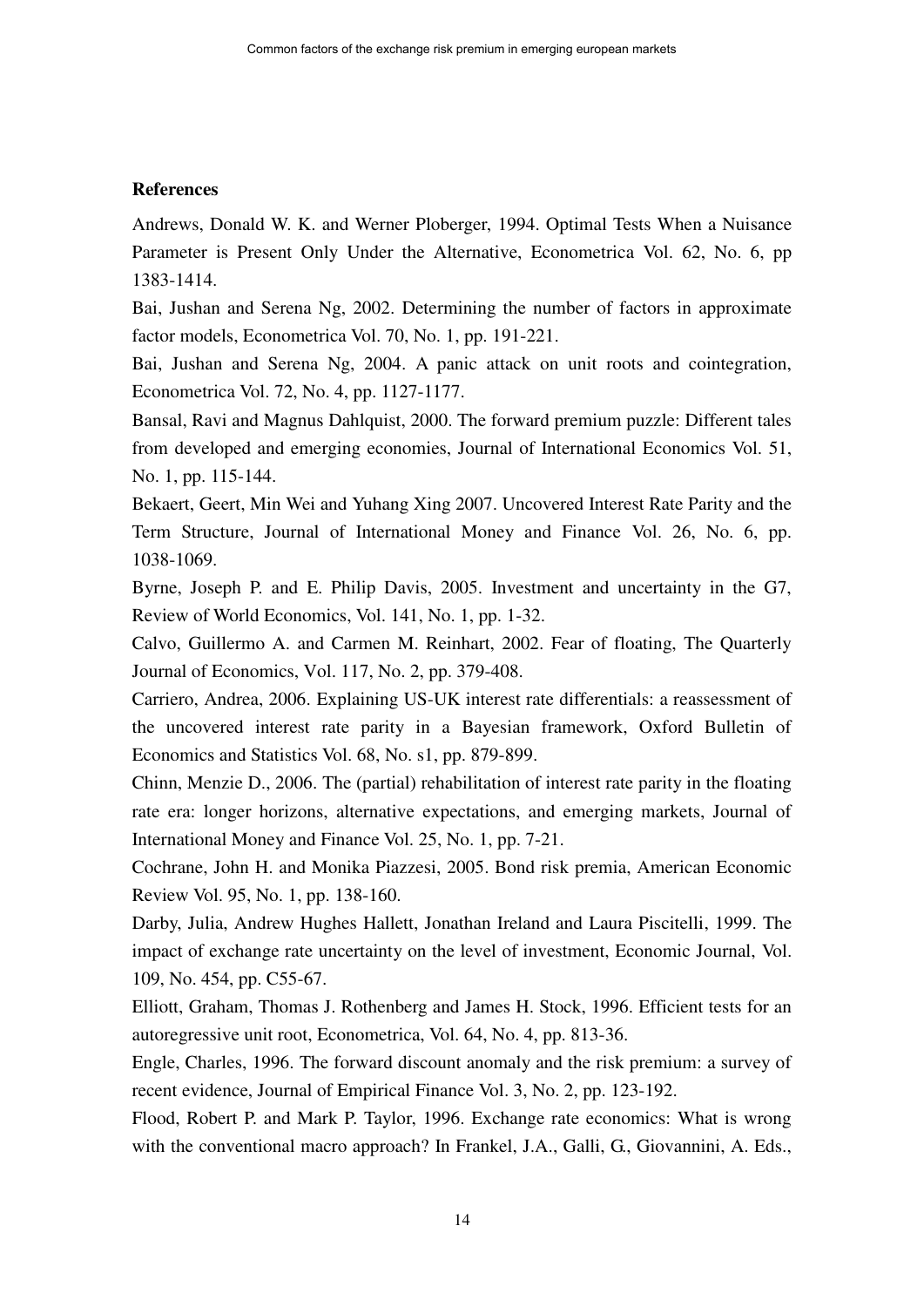Micro Structure of Foreign Exchange Markets. University of Chicago Press.

Frankel, Jeffrey A., 1982. In search of the exchange risk premium: A six-currency test assuming mean-variance optimization, Journal of International Money and Finance, Vol. 1, No. 1, pp. 255-274.

Frankel, Jeffrey and Jumana Poonawala, 2006. The Forward Market in Emerging Currencies: Less Biased than in Major Currencies. NBER Working Paper No. 12496.

Froot, Kenneth A. and Richard H. Thaler, 1990. Foreign Exchange, Journal of Economic Perspectives, Vol. 4, No. 3, pp. 179-92.

Hallwood, C. Paul and Ronald MacDonald, 2000. International Money and Finance, 3<sup>rd</sup> Edition, Blackwell, Oxford.

Hansen, Bruce E., 1997. Approximate asymptotic p-values for structural change tests, Journal of Business and Economic Statistics, pp 60-67.

Isard, Peter, 1992. Uncovered interest parity. In John Eatwell, Murray Millgate, and Peter Newman (eds.), The New Palgrave Dictionary of Money and Finance. Macmillan, London.

Kasman, Adnan, Saadet Kirbas-Kasman and Evrim Turgutlu, 2008. Monetary policy convergence of potential EMU accession countries: A cointegration analysis with shifting regimes, Economic Modelling, Vol. 25, No. 2, pp. 340-350.

Lewis, Karen K., 1995. Puzzles in international financial markets. In G. Grossman and K. Rogoff. Ed. Handbook of International Economics, Vol. 3, Elsevier North Holland.

Mehl, Arnaud and Lorenzo Cappiello, 2007. Uncovered interest parity at distant horizons: evidence on emerging economies and nonlinearities, Working Paper Series No. 801, European Central Bank.

Meredith, Guy and Menzie D. Chinn, 1998. Long-Horizon Uncovered Interest Rate Parity, NBER Working Papers No. 6797.

Moon, Hyungsik.R. and Benoit Perron, 2004. Testing for a unit root in panels with dynamic factors, Journal of Econometrics, Vol. 122. No. 1, pp. 81-126.

Neumeyer, Pablo A. and Fabrizio Perri, 2005. Business cycles in emerging economies: the role of interest rates, Journal of Monetary Economics, Vol. 52, No. 2, pp. 345-380.

Ng, Serena, 2006. Testing Cross-Section Correlation in Panel Data using Spacings. Journal of Business and Economics Statistics, Vol. 24, No. 1, pp. 12-23.

Obstfeld, Maurice and Alan M. Taylor, 2004. Global Capital Markets: Integration, Crisis and Growth. Cambridge University Press, New York.

Pesaran, M. Hashem, 2007. A simple panel unit root test in the presence of cross-section dependence, Journal of Applied Econometrics, Vol. 22, No. 2, pp. 265-312.

Phillips, P.C.B. and B.E. Hansen, 1990. Statistical inference in instrumental variable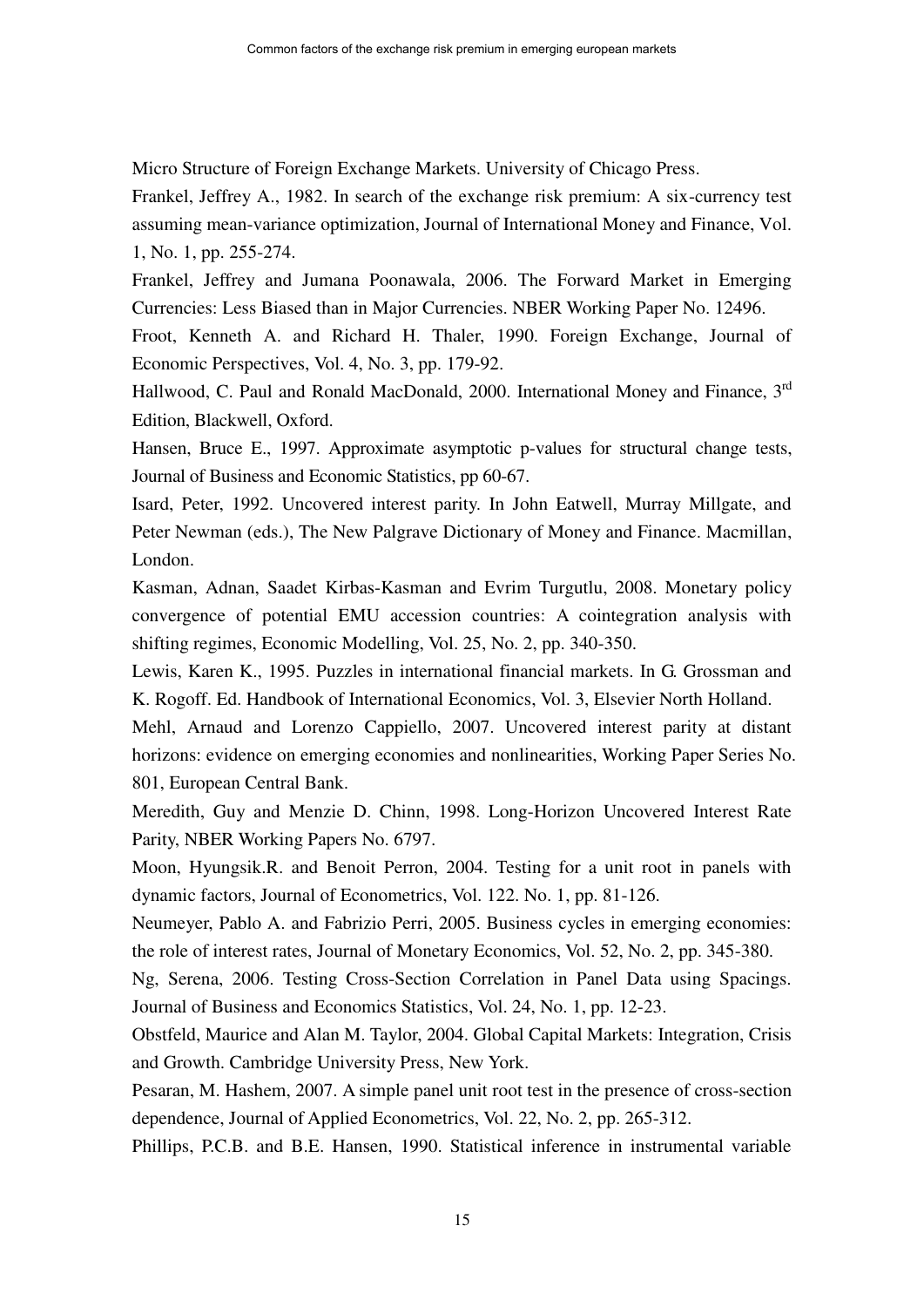regression with *I*(1) processes, Review of Economic Studies, Vol. 57, No. 1, pp. 99–125.

Stock, James H. and Mark W. Watson, 2007. Why has U.S. inflation become harder to forecast? Journal of Money Credit and Banking, Vol. 39, No. 1, pp. 3-33.

Taylor, Mark P., 1987. Risk premia and foreign exchange: a multiple time series approach to testing uncovered interest-rate parity, Weltwirtschaftliches Archiv, Vol. 123, No. 4, pp. 579-91.

Uribe, Martin and Vivian Z. Yue (2006) Country spreads and emerging countries: Who drives whom? Journal of International Economics, Vol. 69, No. 1, pp. 6-36.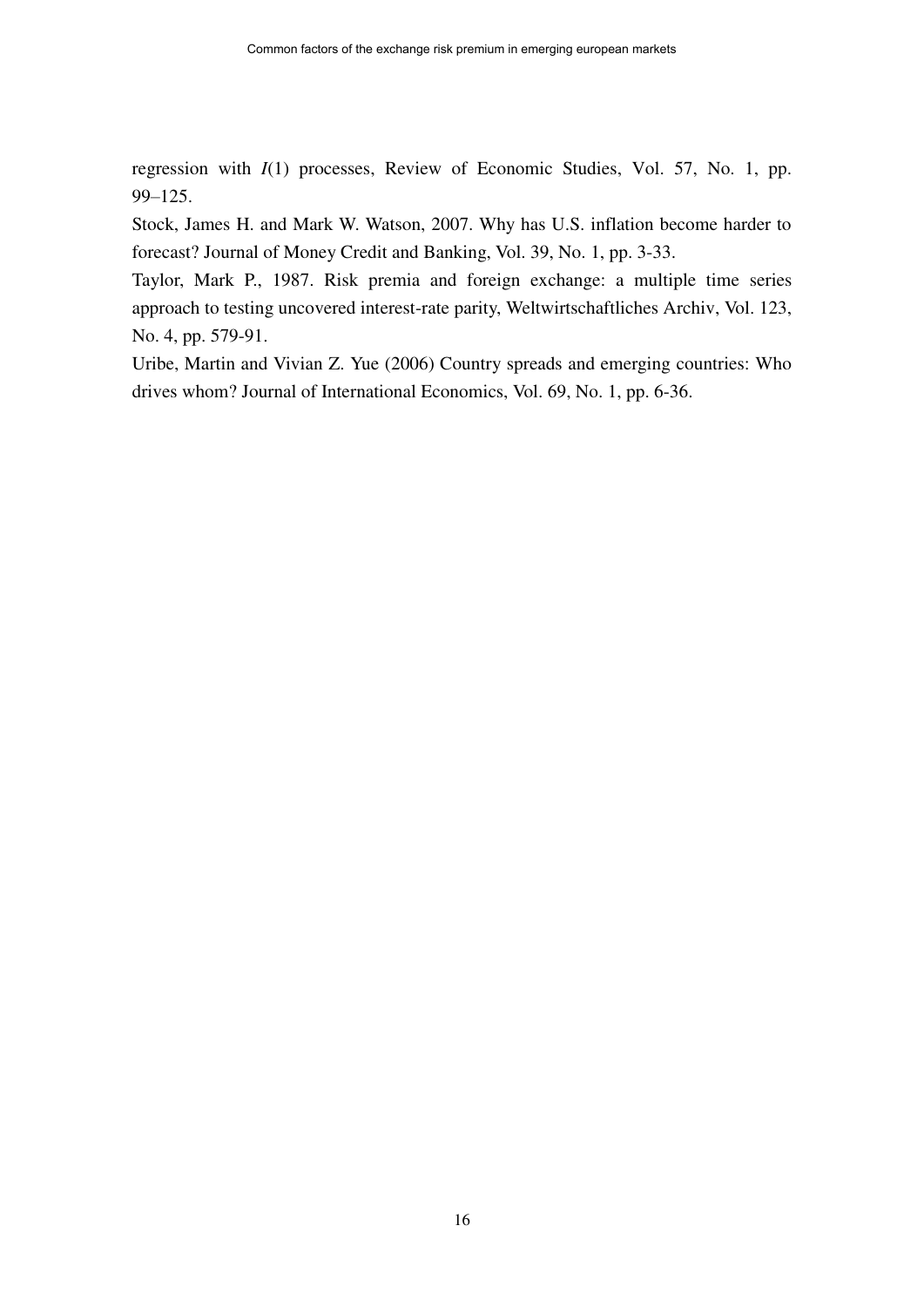### **TABLES**

| Country        | <b>Risk Premium</b> |                              |          | <b>Exchange Rate Change</b>  | <b>Interest Rate</b><br><b>Differential</b> |                       |
|----------------|---------------------|------------------------------|----------|------------------------------|---------------------------------------------|-----------------------|
|                | Mean                | <b>Standard</b><br>Deviation | Mean     | <b>Standard</b><br>Deviation | Mean                                        | Standard<br>Deviation |
| Bulgaria       | $-1.42$             | 38.25                        | $-1.84$  | 38.11                        | $-0.42$                                     | 2.13                  |
| Croatia        | $-3.54$             | 37.28                        | $-1.43$  | 37.07                        | 2.11                                        | 3.71                  |
| Czech Republic | $-6.38$             | 46.56                        | $-5.23$  | 46.48                        | 1.14                                        | 2.89                  |
| Estonia        | $-3.56$             | 37.75                        | $-1.92$  | 37.67                        | 1.64                                        | 2.91                  |
| Latvia         | $-1.53$             | 28.31                        | $-1.53$  | 28.31                        | 0.46                                        | 2.68                  |
| Lithuania      | $-3.50$             | 30.28                        | $-3.60$  | 30.35                        | $-0.10$                                     | 1.63                  |
| Romania        | $-15.26$            | 42.48                        | 10.52    | 43.42                        | 25.78                                       | 27.69                 |
| Russia         | $-1.88$             | 34.62                        | 12.78    | 79.66                        | 6.61                                        | 15.16                 |
| Slovenia       | $-1.42$             | 37.51                        | $-1.42$  | 37.51                        | 1.56                                        | 1.87                  |
| Turkey         | $-20.93$            | 55.00                        | $-19.77$ | 65.06                        | 34.82                                       | 39.45                 |
| Ukraine        | $-2.94$             | 32.05                        | 0.20     | 49.29                        | 10.94                                       | 16.61                 |

# **Table 1. Risk Premium, Exchange Rate and Interest Differential Summary Statistics**

*Notes:* The foreign exchange premium is determined by  $1200*(s_{ii+1} - s_{ii}) - i_{ii} + i_i$ <sup>\*</sup>. Where  $s_{ii}$  is defined as the natural log of domestic currency units for country *i* per US dollar,  $i<sub>i</sub>$  is the domestic interest rate and  $i<sub>i</sub>$ <sup>\*</sup> is the US interest rate. The interest rate differential is defined as  $i_i$  -  $i_t^*$ . We use money market interest rates. Sample period 1998M1 to 2010M8.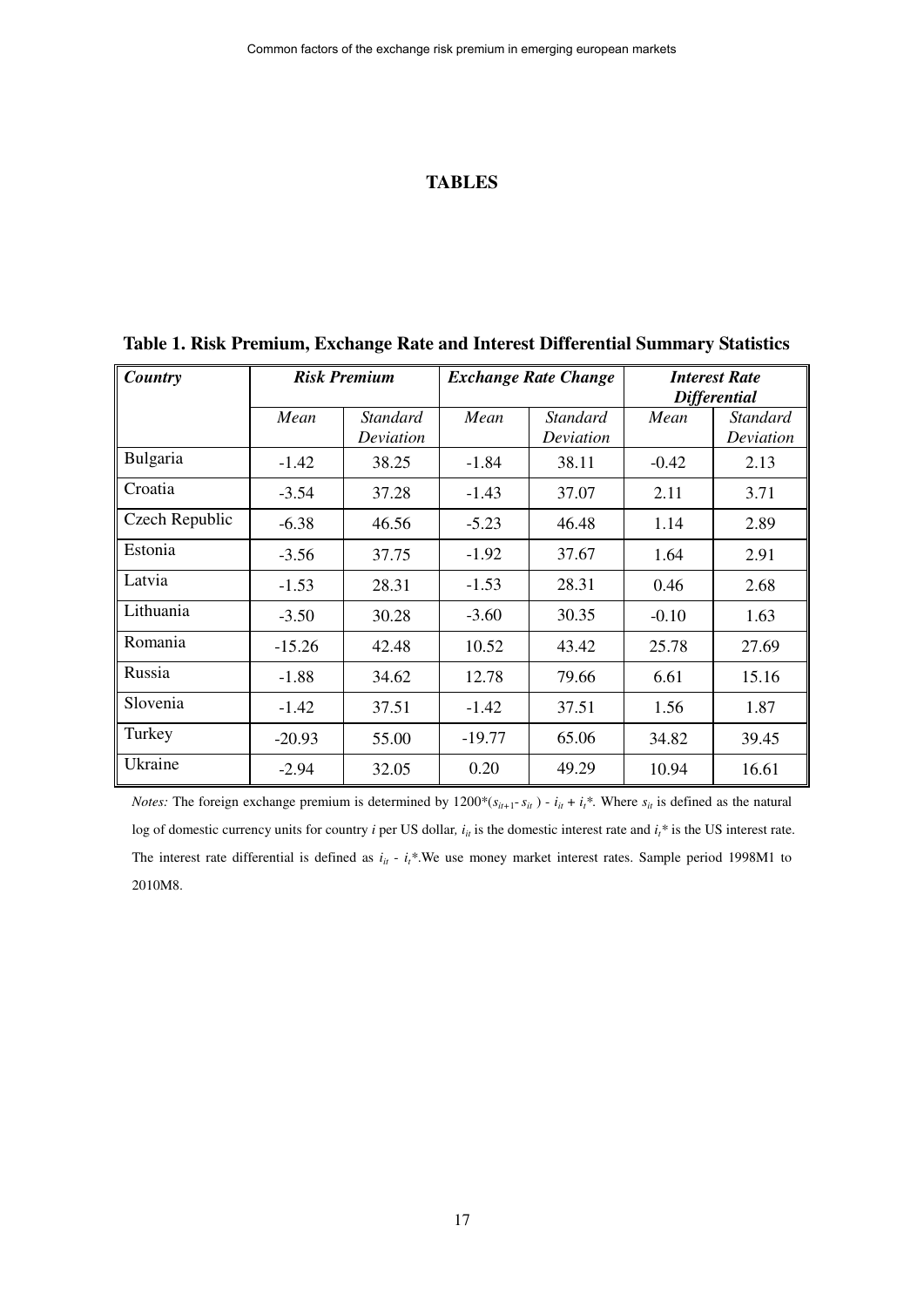|                | <b>ADF-GLS</b> | <b>ADF</b> |
|----------------|----------------|------------|
| Bulgaria       | $-11.134*$     | $-11.427*$ |
| Croatia        | $-11.844*$     | $-12.405*$ |
| Czech Republic | $-3.817*$      | $-11.967*$ |
| Estonia        | $-9.762*$      | $-11.451*$ |
| Latvia         | $-11.468*$     | $-11.547*$ |
| Lithuania      | $-11.420*$     | $-11.420*$ |
| Romania        | $-1.672$       | $-10.378*$ |
| Russia         | $-7.843*$      | $-8.000*$  |
| Slovenia       | $-10.540*$     | $-11.427*$ |
| Turkey         | $-9.236*$      | $-10.364*$ |
| Ukraine        | $-3.849*$      | $-8.241*$  |

#### **Table 2. Unit Root Tests of Risk Premium**

*Note:* The 5% asymptotic critical value for ADF-GLS is -1.98 from Ng and Perron (2001), in bold and with asterisk when significant. The ADF test has a 5% asymptotic critical value of -2.86 from Fuller (1976), with asterisk (\*) when statistically significant. Null hypothesis of both tests is unit root. Sample period 1998M1-2010M8. United States is the benchmark country.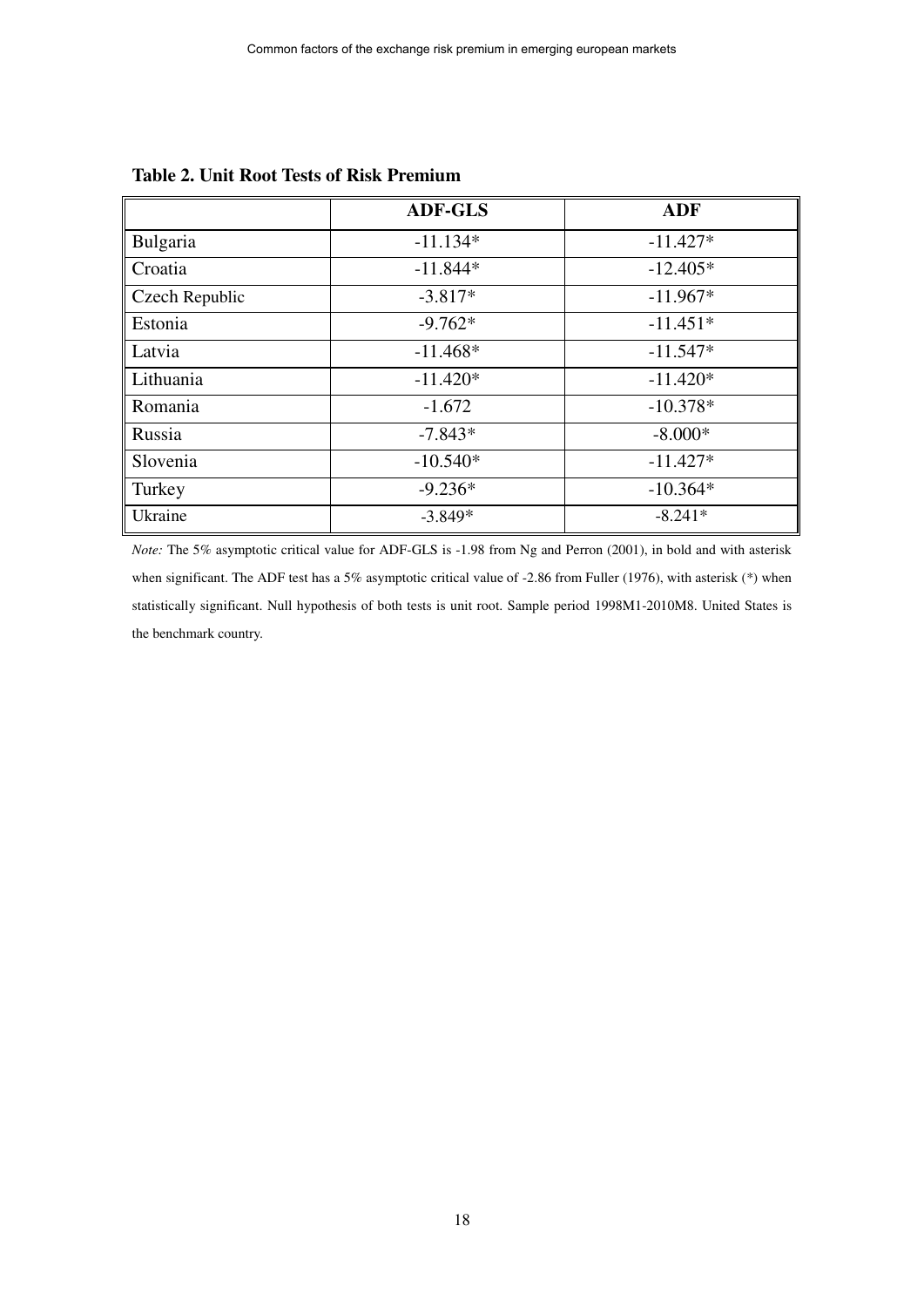|                         | <b>Idiosyncratic</b> | ICI<br><b>Common factor</b> |   | IC2 | $\overline{IC3}$ |
|-------------------------|----------------------|-----------------------------|---|-----|------------------|
|                         | $P_{\hat{e}}^c$      | $ADF_{\hat{\kappa}}^c$      |   |     |                  |
| United States benchmark |                      |                             |   |     |                  |
| 11 countries            | $6.112*$             | $-4.863*(63%)$              | 5 | 5   |                  |
| 7 countries             | 4.390*               | $-3.763*(87%)$              | 5 | 5   |                  |
|                         |                      |                             |   |     |                  |
| German benchmark        |                      |                             |   |     |                  |
| 11 countries            | $6.250*$             | $-3.655*(46%)$              | 5 | 5   | $\Omega$         |
| 7 countries             | 3.898*               | $-4.176*(37%)$              | 5 | 5   |                  |

#### **Table 3. PANIC Evidence for the Risk Premium**

*Notes:* Asterisk (\*) denotes rejection of the null hypothesis of unit root. In our factor model,  $ADF_F^c$ , the factor unit root test, has a 5% asymptotic critical value of -2.86 (see Bai and Ng, p. 1135, 2004). The idiosyncratic unit root test,  $P_e^c$  is distributed as standard normal, hence the critical value at the 5% level is 1.64. Lag lengths are determined by the formula  $4[\min[N,T]/100]^{1/4}$  following Bai and Ng (2004). The data set covers eleven countries from 1998M1 to 2010M8. The maximum number of the common factors is equal to five. Four countries, Romania, Russia, Turkey, and Ukraine, are excluded for the seven-country analysis. Eigenvalues in parentheses give an impression of the degree to which the different factors explain overall variation in the panel time series. The US dollar or synthetic German mark is used as a benchmark.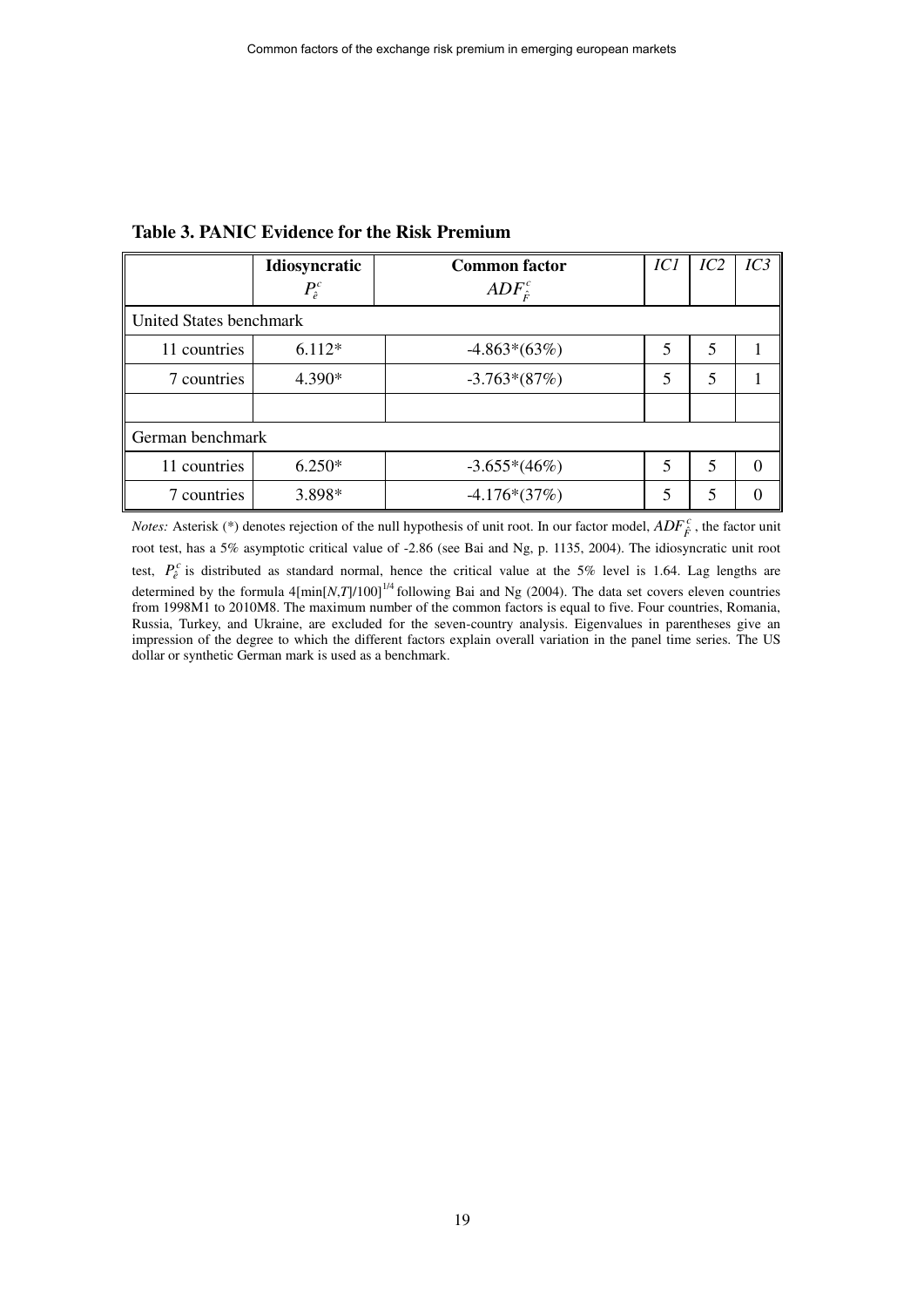| <b>A-O Test</b> | <b>P-Value</b> | <b>Possible Break</b><br>Date | <b>A-P Test</b> | <b>P-Value</b> |
|-----------------|----------------|-------------------------------|-----------------|----------------|
| 3.648           | 0.431          | 2008M5                        | 0.492           | 0.447          |

| Table 4. The Stability Test for the Common Factor |  |  |  |  |  |
|---------------------------------------------------|--|--|--|--|--|
|---------------------------------------------------|--|--|--|--|--|

*Notes:* Sample period 1998M1 to 2010M8. The structural break tests are based on and Andrews-Quandt (A-Q) and Andrews-Ploberger (A-P) (see Andrews and Ploberger, 1994). The *p*-values are obtained using Hansen's method (1997), significant at the 5% level with an asterisk (\*).

|           | 11 countries                                     |                                              | 7 countries                                      |                                              |  |
|-----------|--------------------------------------------------|----------------------------------------------|--------------------------------------------------|----------------------------------------------|--|
|           | $\sigma(\Delta e_{it})/\sigma(\Delta risk_{it})$ | $\sigma(\Lambda_i \dot{F}_t)/\sigma(e_{it})$ | $\sigma(\Delta e_{it})/\sigma(\Delta risk_{it})$ | $\sigma(\Lambda_i \dot{F}_t)/\sigma(e_{it})$ |  |
| Bulgaria  | 0.083                                            | 3.367                                        | 0.064                                            | 4.277                                        |  |
| Croatia   | 0.188                                            | 2.423                                        | 0.151                                            | 2.821                                        |  |
| Czech Rep | 0.225                                            | 2.115                                        | 0.188                                            | 2.237                                        |  |
| Estonia   | 0.071                                            | 3.453                                        | 0.057                                            | 4.328                                        |  |
| Latvia    | 0.163                                            | 2.268                                        | 0.179                                            | 2.240                                        |  |
| Lithuania | 0.240                                            | 1.817                                        | 0.254                                            | 1.772                                        |  |
| Romania   | 0.458                                            | 1.029                                        |                                                  |                                              |  |
| Russia    | 0.764                                            | 0.455                                        | --                                               |                                              |  |
| Slovenia  | 0.069                                            | 3.548                                        | 0.044                                            | 4.881                                        |  |
| Turkey    | 0.860                                            | 0.394                                        |                                                  |                                              |  |
| Ukraine   | 1.000                                            | 0.003                                        |                                                  |                                              |  |

#### **Table 5. Further PANIC Evidence for the Risk Premium: Factor Importance**

*Notes*: This table is based on PANIC results from Table 3. The quotient  $\sigma(\Delta e_i)/\sigma(\Delta r_i s k_i)$  is the ratio of the standard deviation of the idiosyncratic to the differenced risk data and  $\sigma(\Lambda_i'F_i)/\sigma(e_i)$  is the ratio of the standard deviation of the common to the idiosyncratic component. The former should be equal to one and the latter equal to zero if the idiosyncratic dominates. Sample period 1998M1-2010M8.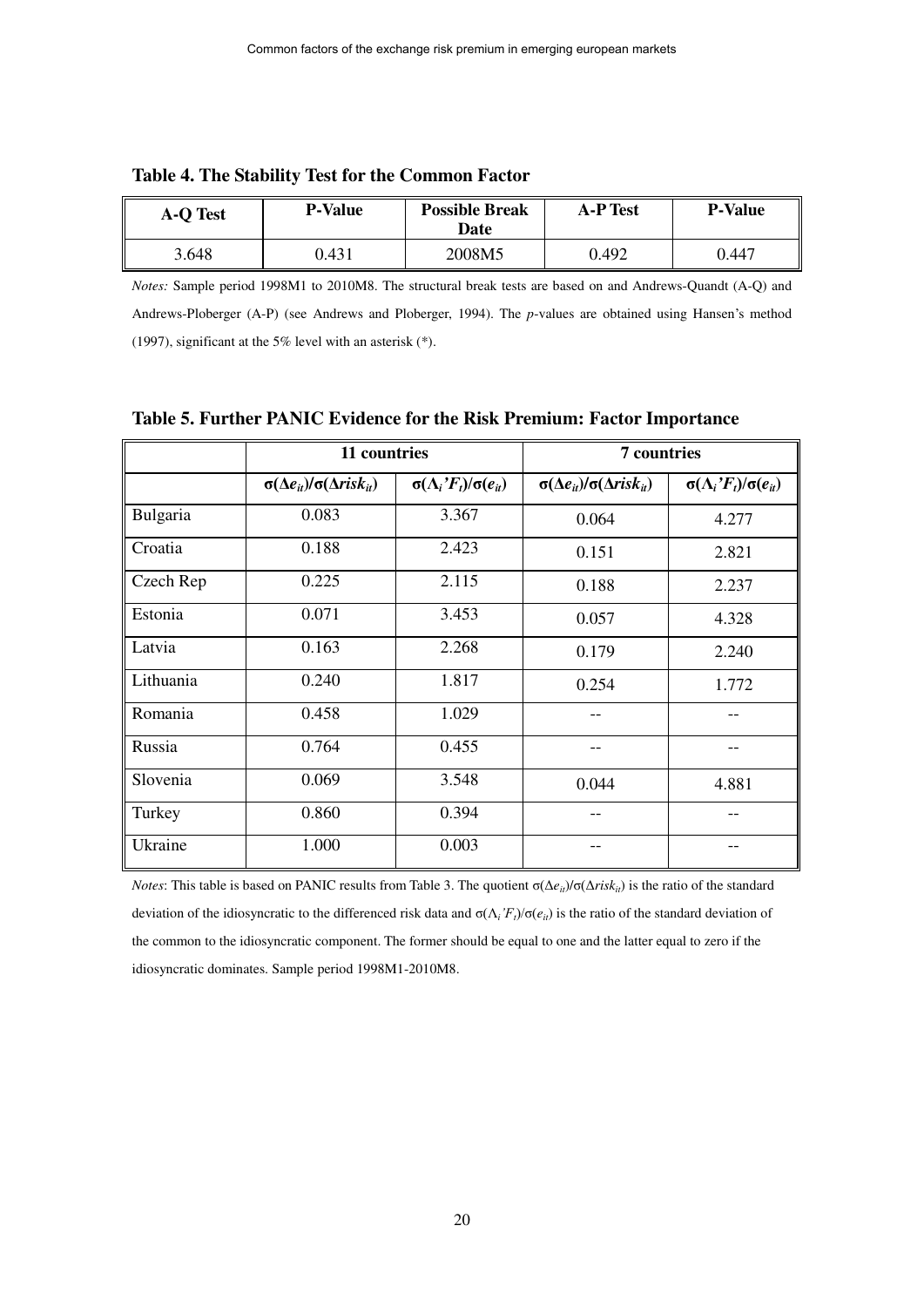| <b>Estimation</b> |                         | <b>Stability Test</b> |                |                                      |                 |                |  |
|-------------------|-------------------------|-----------------------|----------------|--------------------------------------|-----------------|----------------|--|
| <b>OLS</b>        |                         | A-Q Test              | <b>P-Value</b> | <b>Possible</b><br><b>Break Date</b> | <b>A-P Test</b> | <b>P-Value</b> |  |
| Constant          | 1.555<br>$(t=0.300)$    | 10.411                | 0.022          | 2008M6                               | 1.987           | 0.053          |  |
| $\pi_t^{US}$      | $-6.651*$<br>$(-3.370)$ | 4.063                 | 0.365          | 2000M9                               | 0.516           | 0.428          |  |
| $\Delta y_t^{US}$ | 0.724<br>(1.268)        | 2.661                 | 0.627          | 2008M10                              | 0.251           | 0.711          |  |

**Table 6. Determinant of the US Common Risk Factor** 

*Notes*: Sample period 1998M2 to 2010M8. We use OLS, in which the dependent variable is the common factor from the risk premium. Explanatory variables are US Inflation  $(\pi_t^{US})$  and US industrial production  $(\Delta y_t^{US})$ . Parentheses contain t-statistics: asterisk (\*) denotes indicate estimated coefficients statistically significant at the 5% level. See also Table 4.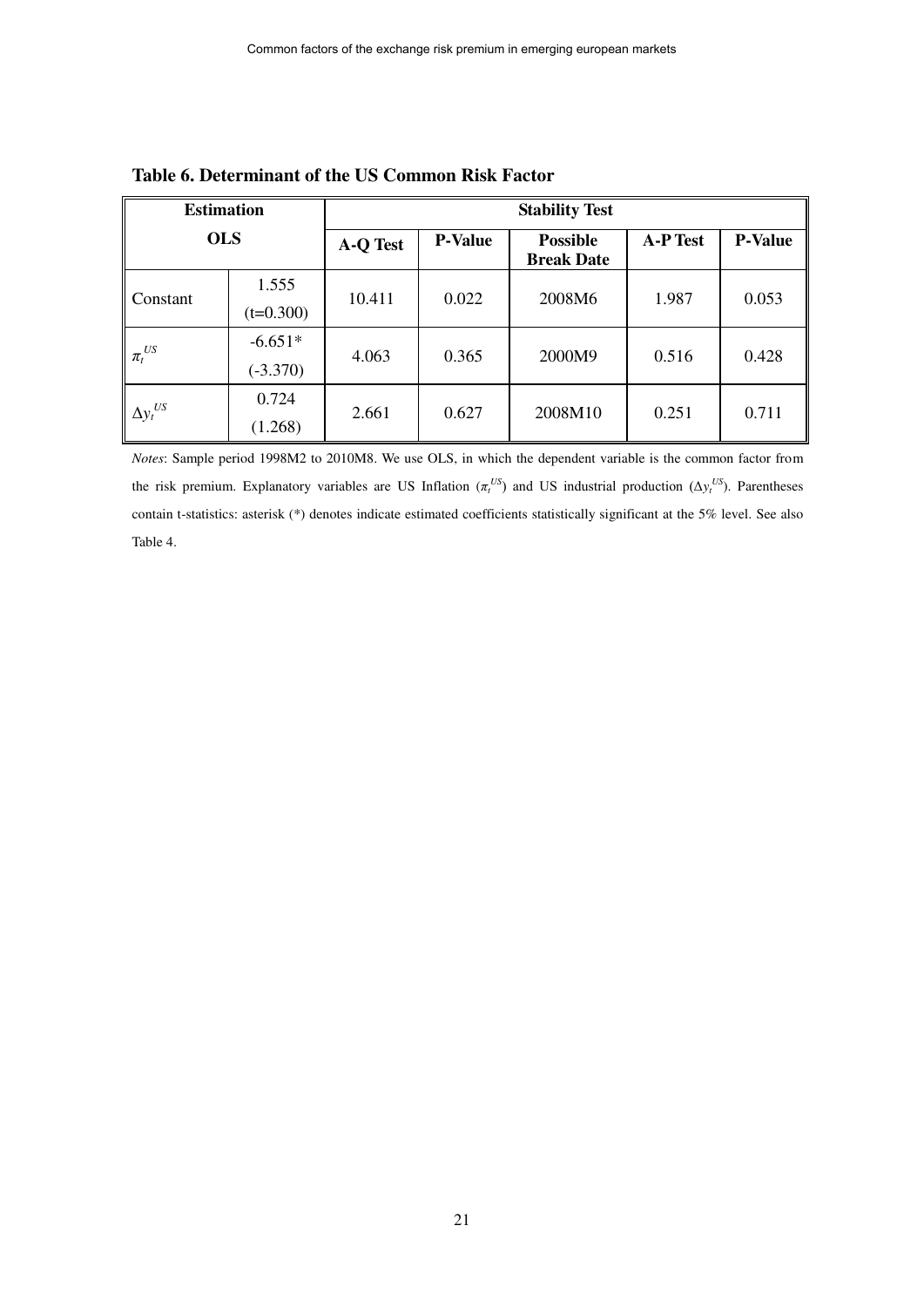| <b>Explanatory variables</b>                                                                               | <b>Parameter</b>                               | t-value  | p-value |  |  |  |  |
|------------------------------------------------------------------------------------------------------------|------------------------------------------------|----------|---------|--|--|--|--|
|                                                                                                            |                                                |          |         |  |  |  |  |
| $\pi_t^{US}$                                                                                               | $-5.888*$                                      | $-2.810$ | 0.006   |  |  |  |  |
| $\Delta y_t^{US}$                                                                                          | $-0.546$                                       | $-0.809$ | 0.420   |  |  |  |  |
| Constant(0)                                                                                                | $-16.272$                                      | $-1.610$ | 0.111   |  |  |  |  |
| Constant(1)                                                                                                | 4.583                                          | 0.770    | 0.443   |  |  |  |  |
| sigma(0)                                                                                                   | 46.141                                         | 7.160    | 0.000   |  |  |  |  |
| sigma(1)                                                                                                   | 22.959                                         | 15.600   | 0.000   |  |  |  |  |
| $p_{-}\{0 1\}$                                                                                             | 0.008                                          | 1.000    | 0.317   |  |  |  |  |
|                                                                                                            | Log-likelihood = -710.773, AIC = 9.507         |          |         |  |  |  |  |
|                                                                                                            | Linearity LR-test Chi $2(3) = 24.242$ [0.000]* |          |         |  |  |  |  |
| Transition probabilities $p_{i}[i] = P(\text{Regime } i \text{ at } t+1   \text{Regime } j \text{ at } t)$ |                                                |          |         |  |  |  |  |
|                                                                                                            | Regime $0,t$<br>Regime 1,t                     |          |         |  |  |  |  |
| 1.000<br>Regime $0,t+1$                                                                                    | 0.008                                          |          |         |  |  |  |  |
| 0.000<br>Regime $1,t+1$                                                                                    | 0.992                                          |          |         |  |  |  |  |

# **Table 7. Single Equation Regime-Switching**

*Notes*: Dependent variable is risk common factor. Explanatory variables are US Inflation (*π<sup>t</sup> US*) and US industrial production  $(\Delta y_t^{US})$ . Asterisk (\*) denotes indicate estimated coefficients statistically significant at the 5% level, p-values in square brackets. Sample period 1998M1-2010M8.